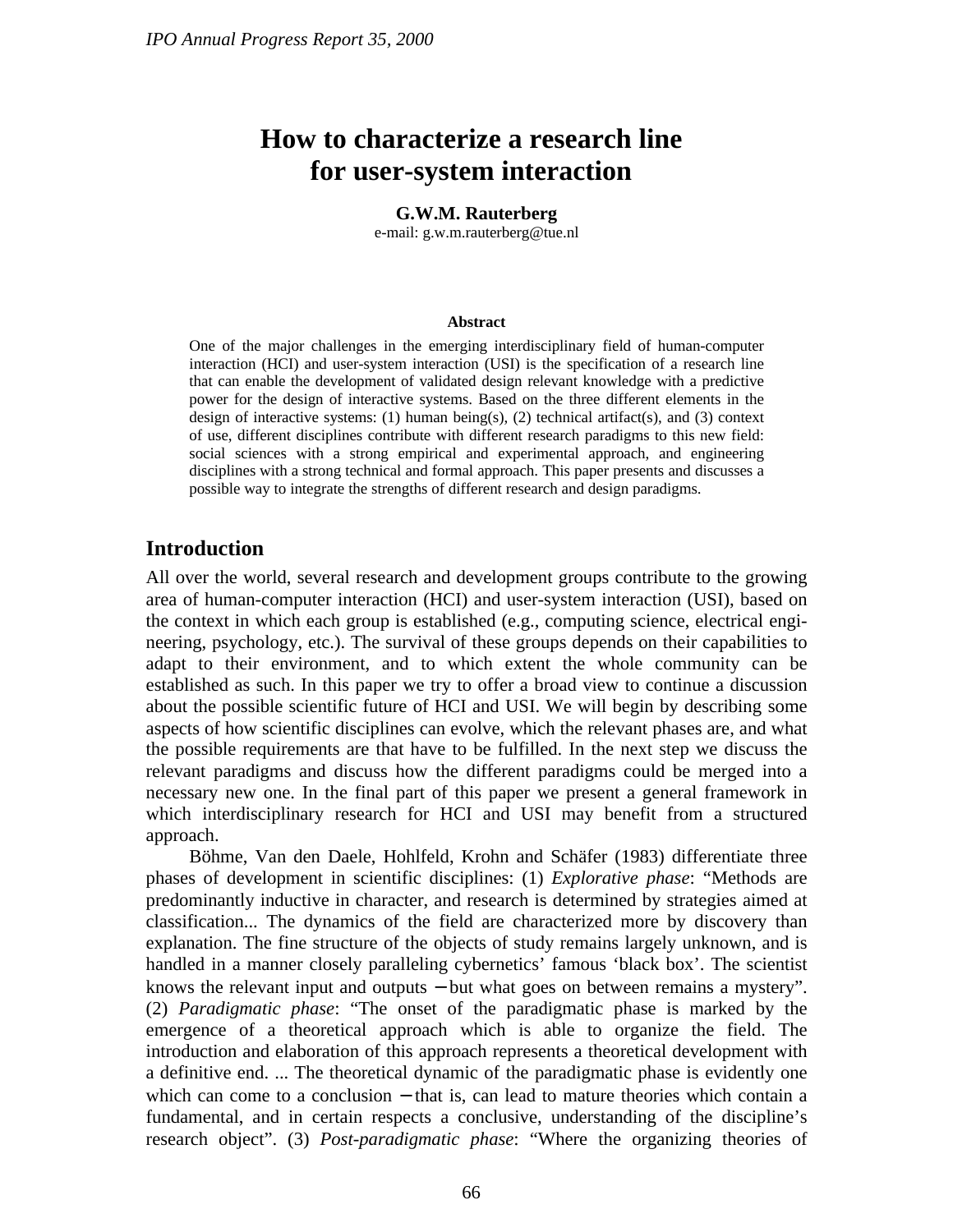scientific disciplines are clearly formulated and comprehensive, the possibilities of revolutionary changes or spectacular generalizations of their basic principles are commensurably reduced. Instead, the dynamics of theoretical development will be determined by the application of paradigmatic theories for the explanation of complex systems which can be subsumed within them" (Böhme *et al.*, 1983, pp. 6-9).

It seems to be obvious that the actual state of affairs for the interdisciplinary field of HCI and USI is in the explorative phase (Myers, 1998, p. 45), maybe being able to move on to the paradigmatic phase in the near future. This statement does not necessarily exclude the possibility that different research communities contributing to HCI and USI are already in a paradigmatic, or even in a post-paradigmatic phase. The main question so far is: how is it possible to improve the maturity of our discipline? To make an answer possible, we have to discuss the following issues: what is a paradigm, and what are the relevant paradigms for our scope of research?

## **Design paradigms**

All over the world, a number of science disciplines (e.g., human-computer interaction, industrial design, engineering, etc.) are struggling with their foundations, even if they are not fully aware of this. Following Kuhn's (1962) model of scientific development, it can be proposed that the inter and multidisciplinary research arena of HCI and USI may be considered an arena of several distinct 'communities' that coalesce around associated paradigms. 'Paradigm' is defined in the Kuhnian sense of a 'disciplinary matrix' that is composed of those (a) shared beliefs, (b) values, (c) models, and (d) exemplars that guide a 'community' of theorists and practitioners (Kuhn, 1962, 1974). In his thesis, Dorst (1997) introduced and discussed the two most influential paradigms: (a) *positivism* for scientific research and (b) *phenomenology* for design (see Figure 1).



Figure 1: The two different paradigms, 'positivism' for research and 'phenomenology' for design.

Most of the dominant activities in natural and formal sciences can be characterized as a rational problem-solving approach under the 'positivistic paradigm'. This main approach can be described as ... "the search for a solution through a vast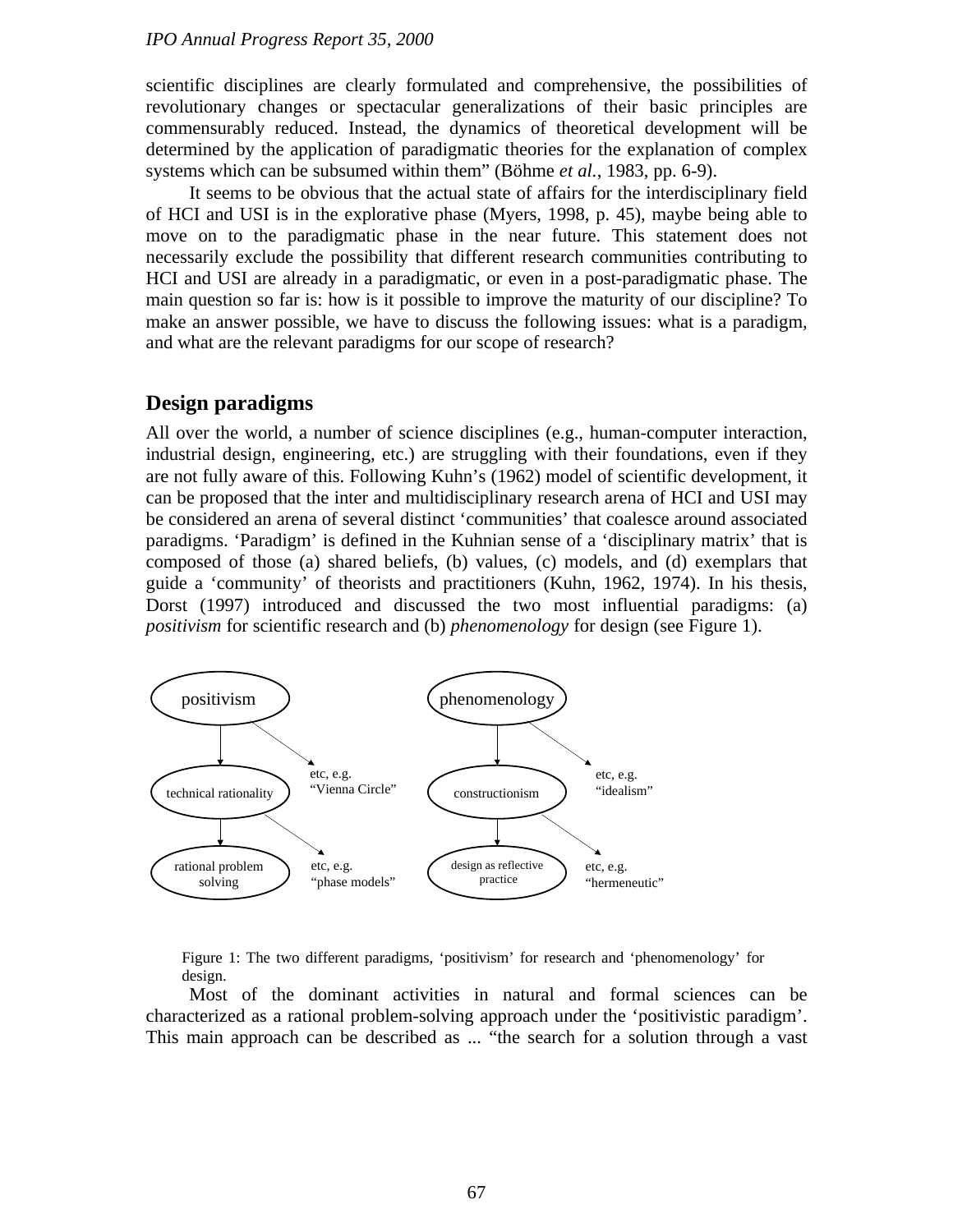maze of possibilities (within the problem space)... Successful problem solving involves searching the maze selectively and reducing it to manageable solutions." (Simon, 1969). In this paradigm, all knowledge should be described, represented and processed in an 'objective manner': independent of an individual and personal knowledge base. Opposite to this position, a personal knowledge base (e.g., 'craft skill') is exclusively accessible to the individual him/ herself, even sometimes without the opportunity for conscious reflection about the content (see also Varela, Thompson & Rosch, 1991). In natural sciences most formal descriptions are − sooner or later − validated via empirical observations, experiments or simulation studies (e.g., Monte Carlo method, etc.).

But what can we say about design and engineering activities? To which paradigm do these activities belong? Dorst (1997) characterizes these activities as 'thrown' into a design 'situation' ('thrownness' in German 'Geworfenheit', see Heidegger, 1927). Winograd and Flores (1990) illustrate this kind of 'thrownness' as follows: "When chairing a meeting, you are in a situation that (I) you cannot avoid acting (doing nothing is also an action); (II) you cannot step back and reflect on your actions; (III) the effects of actions cannot be predicted; (IV) you do not have a stable representation of the situation; (V) every representation you have of the 'situation' is an interpretation; (VI) you cannot handle facts neutrally; you are creating the situation you are in" (Winograd & Flores, 1990). The following two main aspects characterize this kind of situation: (1) no opportunity for 'reflection' (see  $(I)$ ,  $(II)$ , and  $(V)$ ), and  $(2)$  no stable and  $[maybe]$ predictable reality (see (III), (IV), and (VI)). A design situation based on 'thrownness' is a typical context characterized by the latter two main aspects. The designer creates and synthesizes the situation while he/she is acting in. This is our primary motivation for replacing the term 'phenomenology' by the term 'constructivistic' paradigm from now on, to focus on the constructivistic and synthetic aspects of this paradigm.

Nowadays, the positivistic paradigm seems to be the ultimate characterization for a 'scientific' research line. But how can we incorporate 'design' as a scientific activity? The first aspect 'no reflection' could be overcome by approaches like 'reflective practise' as introduced by Schön (1983). Following Schön (1983, p. 129), a "practitioner approaches a practice problem as a unique case. He does not act as though he had no relevant prior experiences; on the contrary. But he attends to the peculiarities of the situation at hand." The practitioner confronted with a concrete design problem "seeks to discover the particular features of his problematic situation, and from their gradual discovery, designs an intervention" or action (Schön, 1983, p. 129). Schön's concept of 'reflection-in-action' can be applied to a broad range of research activities, in which the scientist is looking for a particular solution for a given set of constraints (e.g., design of an experimental set-up, a formal proof, a research plan, a technical artifact, etc.; see also Reymen, 2001). The implicit nature of all these activities is the synthetic approach, to come up with something concrete as part of reality ('concrescence', see Figure 2). The two aspects of scientific activity 'abstraction' and 'concrescence' are both necessary and also complementary (Guillen, 1995). If this is an appropriate description, why then does science in the positivistic paradigm primarily focus on and praise their 'abstraction'?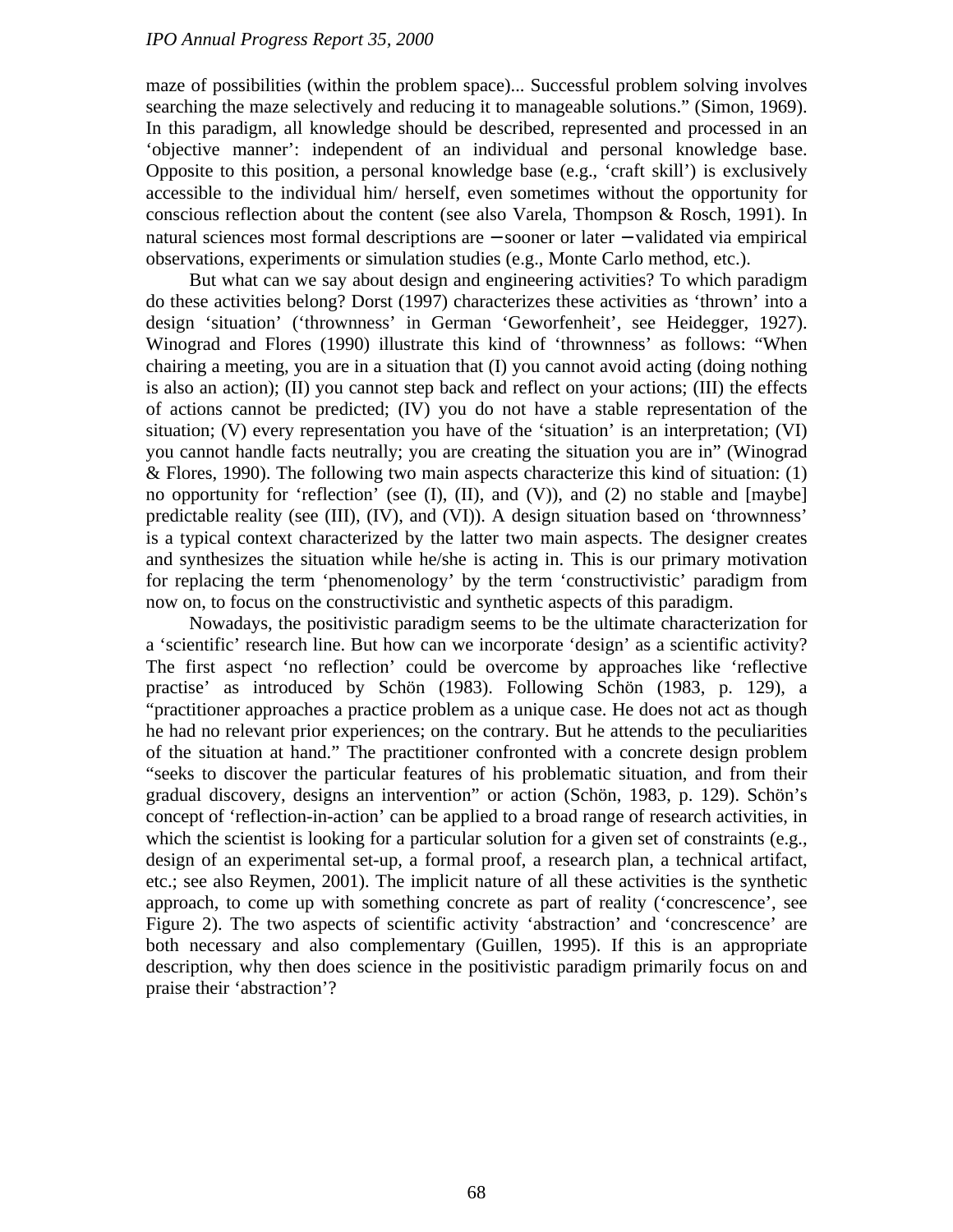

Figure 2: A general schema for the process of 'scientific' knowledge development.

Given a reality at time  $t_1$ , science in the positivistic paradigm observes and analyses particular phenomena in this reality, makes proper abstractions, and tries to predict similar phenomena for reality at time  $t_2$  (see Figure 2). To preserve a stable reality [reality (t<sub>1</sub>) = reality (t<sub>2</sub>)], science in the positivistic paradigm has to operate under the following assumption, and this assumption seems to be essential: [{model, theory  $\xi$  reality]. Whatever a theory about, e.g., the phenomenon 'gravity', explains and predicts, this theory does not influence or change the phenomenon 'gravity' at all. In this sense, models and theories of science in a positivistic paradigm are not part of the investigated and described reality; they are *apart* from this reality. We will use the term 'reality' further on to make this distinction clear compared to the broader meaning of the term reality.

The underlying mechanism to guarantee the fulfilment of the assumption is 'reductionism via abstraction'. Any differences in empirical measurements between  $t_1$ and  $t_2$  are interpreted as just accidental factors ('noise'), which do not contradict the theory. Only with knowledge, based on theories developed under the positivistic paradigm, the design of a concrete artifact is impossible, because the knowledge in these theories is purified from the changing contextual factors between reality at  $t_1$  and at  $t_2$ . This lack of specific knowledge for any concrescence (e.g., 'craft skills') gives design and engineering disciplines their right to exist. Dreyfus (1992) and Dreyfus and Dreyfus (1986) stimulated a very important discussion about the importance of 'intuitive expertise', complementary to artificial 'expert systems' which 'just' follow rules.

Activities under the constructivistic paradigm claim to influence the reality and therefore to change this reality via the developed artifacts [reality  $(t_1) \neq$  reality  $(t_2)$ ], and in fact they do. The design and engineering disciplines develop knowledge to make the 'concretisation' successfully possible. This knowledge realized in the form of 'models' and 'artifacts' can be interpreted as part of the reality, and not apart from it [{model,  $artifact$ }  $\in$  reality]. But how can design and engineering disciplines guarantee a 'stable' reality'? If models and artifacts are seen as part of the reality, i.e., as a subset of the reality under consideration, then any action, which changes this subset, changes the whole set (reality) as well. So, engineering disciplines cannot guarantee a stable reality, and they do not want to (Klemm, 1970).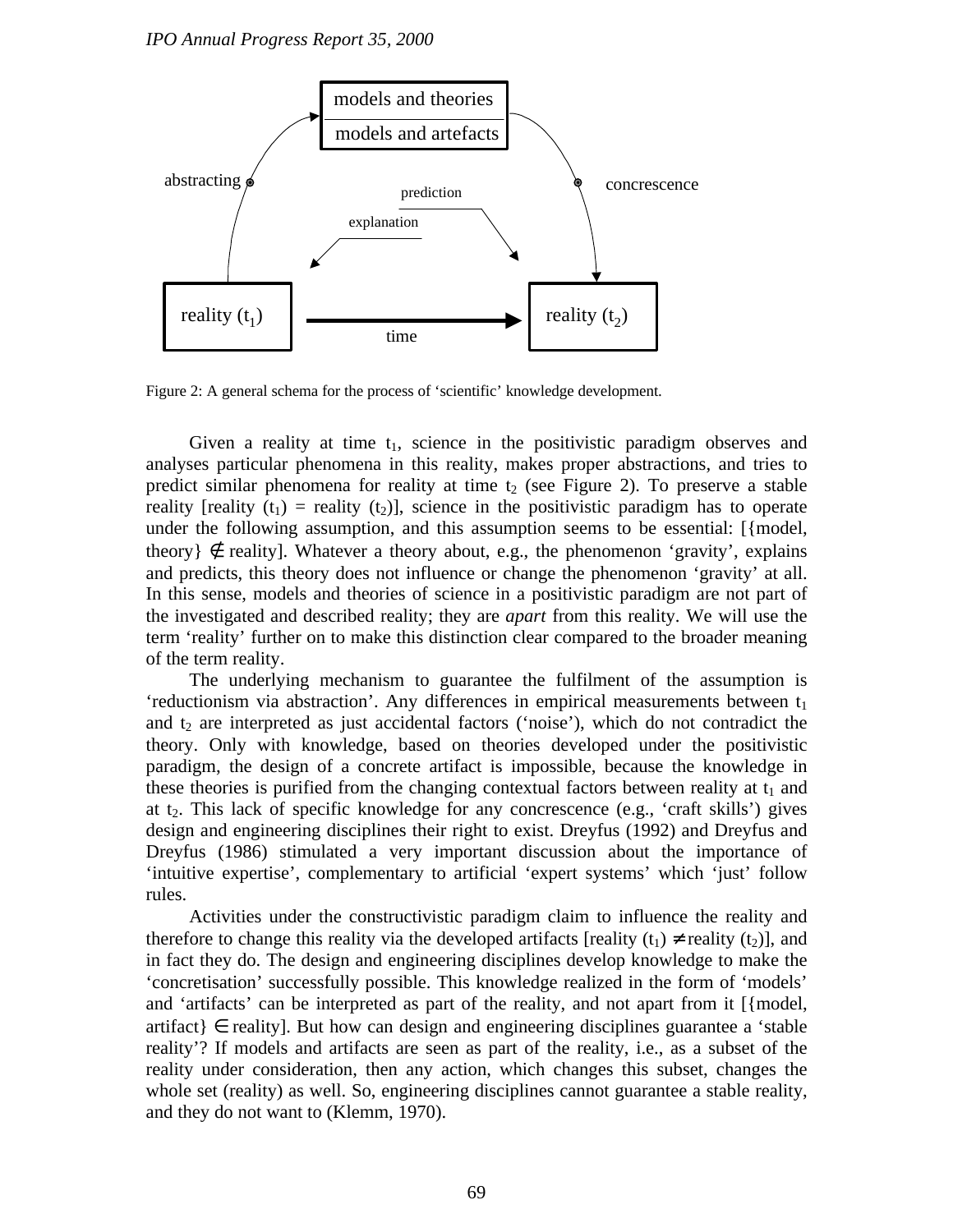Up to now, the main conclusion is that knowledge developed in the positivistic paradigm and knowledge developed in the constructivistic paradigm is different. If the schema in Figure 2 describes the whole process to develop knowledge, independent of a given paradigm, then the positivistic and the constructivistic knowledge can be seen as two subsets of a superset of knowledge:  $[\{model, theory\} \cup \{model, artifact\} = \{model,$ theory, artifact}]. In this sense we can describe them as *complementary* (Pylyshyn, 1991; see also the discussion of Greif, 1991, pp. 212-214).



Figure 3: The two different kinds of design relevant knowledge provided by the positivistic ('thesis') and the constructivistic ('antithesis') paradigm, and the possible integration ('synthesis').

The most practical value of the 'positivistic' knowledge is the specification of limits and boundaries under which the 'constructivistic' knowledge has to operate (see left part "thesis" of Figure 3). For example, the actual state-of-the-art theory in thermodynamic explains and predicts that the design of a 'perpetuum mobile' is not feasible; therefore any attempt to design such a kind of system is unrealistic (Guillen, 1995). The challenge in combining both kinds of knowledge is creating artifacts ('attractors' as singularities, see middle part "antithesis" of Figure 3), which fall *inside* the constrained design space (see right part "synthesis" of Figure 3), provided by 'positivistic' knowledge. This kind of 'validated design' is quite challenging, because the designer has to take all relevant constraints and limits into account. This consequence usually is the main reason for designers to reject this position. But still, how can a scientifically sound *research* line be characterized that includes designrelated activities? Let us have a closer look at already existing 'design-related' activities inside different scientific disciplines.

First, we will shortly describe and characterize the most well-established disciplines (following Sarris, 1990; see Table 1). Disciplines such as physics, chemistry, etc. present themselves as 'natural sciences'. Theory development takes place in a strictly formal manner with a rigorous experimental validation practice. Truth is based on the conformity of empirical observations with the 'reality'. The most important basis for conclusions is 'inductive logic'. Scientific disciplines like mathematics present themselves as 'formal sciences'. Truth is based on logical consistency. The most important basis for conclusions is 'deductive logic'. On the other hand, humane disciplines can be classified as 'ideal sciences'. Truth is based on 'belief':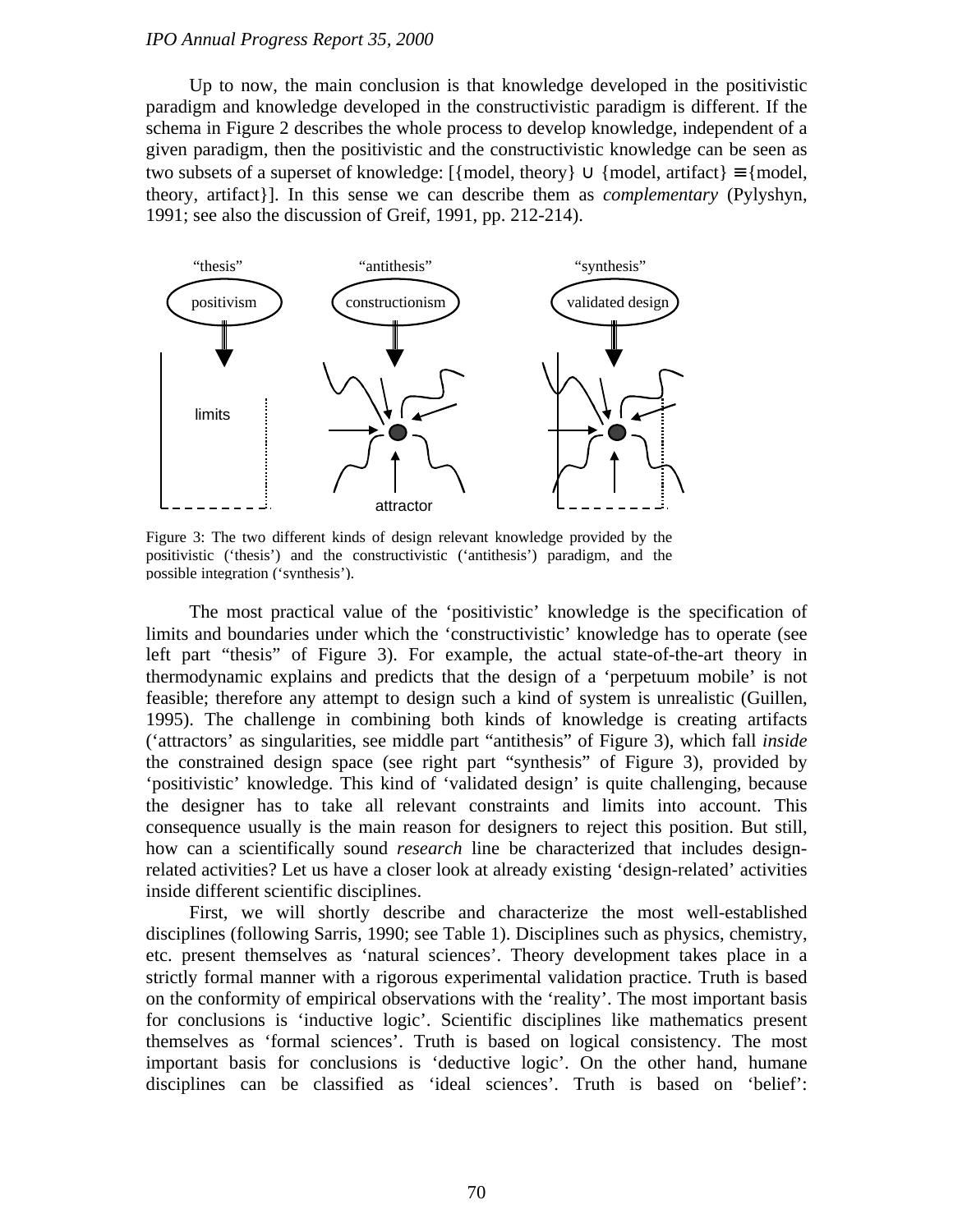hermeneutic evidence grounded in intuition! The most important basis for conclusions is a 'value system' based on an individual knowl-edge base.

|                 | abstraction        | concrescence       | examples            |
|-----------------|--------------------|--------------------|---------------------|
| Natural science | Strong, explicit   | Moderate, implicit | Physics, chemistry  |
| Formal science  | Strong, explicit   | Strong, implicit   | <b>Mathematics</b>  |
| Ideal science   | Strong, explicit   | Moderate, implicit | Philosophy          |
| Applied science | Moderate, implicit | Strong, explicit   | [industrial] design |

Table 1: Overview of different disciplines in relation to 'abstraction' and 'concrescence' components.

How is it possible that sciences based on a positivistic paradigm claim and present themselves as 'true' scientific disciplines (compared to the rest), even if they include (and need) constructivistic and synthetic components as well? One possible explanation is the important asymmetry between both kinds of knowledge: 'positivistic' knowledge claims a more fundamental status than 'constructivistic' knowledge. 'Positivistic' knowledge has a stable predictive and explanatory power over time (see Figure 2; based on the underlying idea of 'absolute truth'), because it is particularly designed for this purpose. But this approach pays the price of not being able to reach reality: to explain and predict, but not to touch and change 'reality'. In the rest of this paper, we will develop an outline for research in the field of USI, which tries to take the considerations of this section into account.

## **What is USI about?**

Different fields contribute to user-system interaction (USI): HCI, man-machine interaction (MMI), human factors (HF), cognitive sciences (CS), and cognitive ergonomics (CE). Most of the relevant aspects discussed in this paper are important for USI, MMI and HCI. USI claims the broadest range of research activities including MMI and HCI. In the context of this paper we define the field of USI as follows: USI is a discipline concerned with the design, evaluation and implementation of interactive systems for human use and with the study of major phenomena surrounding them. Furthermore, we define an interactive system as a work system  $\{WS\} := \{\{U\}, \{S\} \text{ with } ICT^1$ component(s), other components]. Following Dowell and Long (1989) we distinguish between a work system {WS} and a [work] domain {WD}, and the relation between these two components (see Figure 4). The major goal for USI to become an engineering discipline is "the design of behaviours constituting a work system" {WS} "whose actual performance (PA) conforms with some desired performance (PD)" (Dowell & Long, 1989, p. 1522).

 $\frac{1}{1}$ ICT = Information and Communication Technology.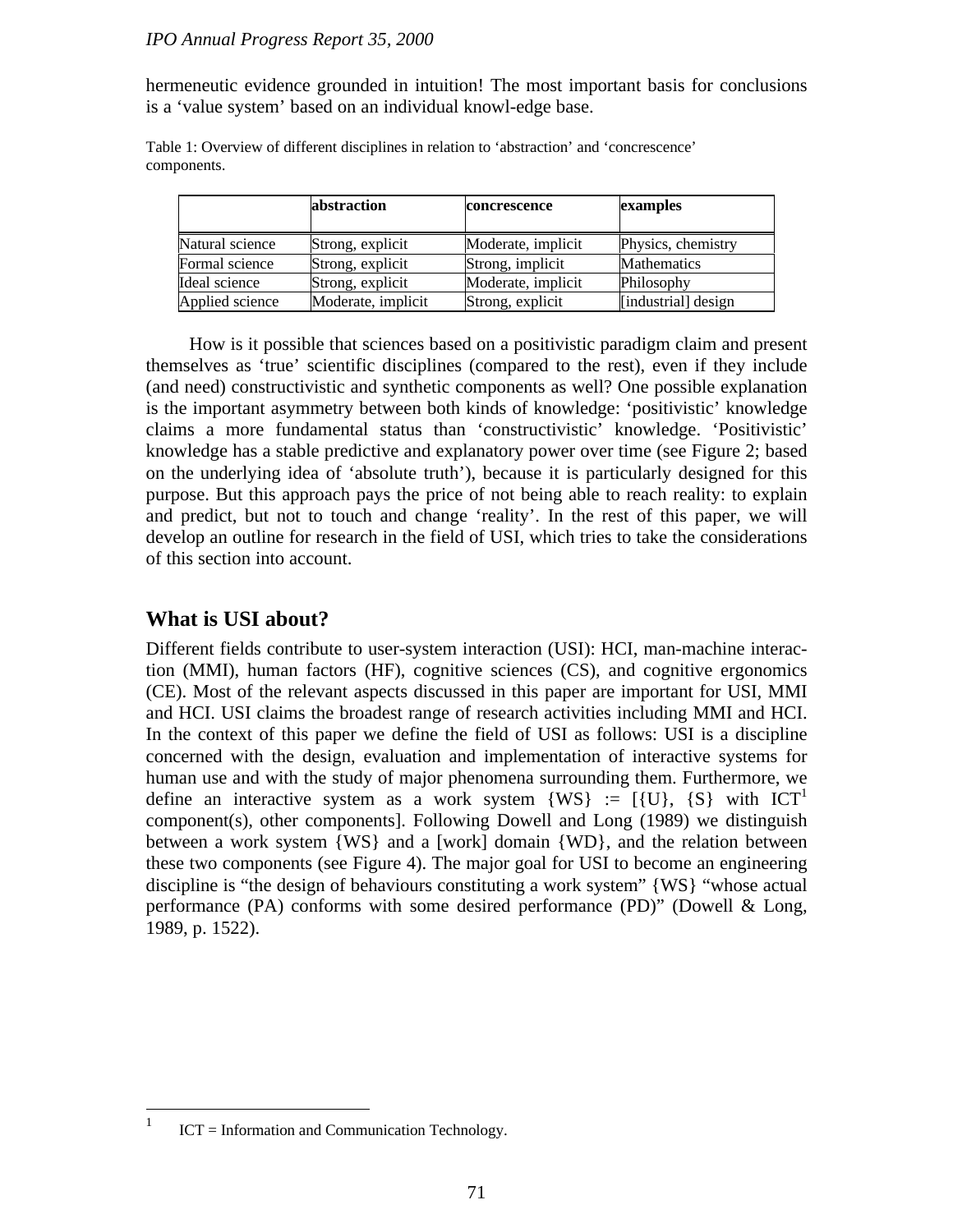## **[Work] domain {WD}**



Figure 4: The distinction between the interactive work system {WS} and the work domain {WD}.

The relationship between the work system and the [work] domain has to be investigated in the context of task and domain analysis related activities (e.g., Ehn, 1988; Waern, 1989; Lim & Long, 1994; Paternò, 1999). One of the main issues in the relation  $\{WS\} \leftrightarrow \{WD\}$  is the man-machine function allocation problem (Kantowitz & Sorkin, 1987). A system  $\{S\}$  for a real-world application domain  $\{WD\}$  can only be developed taking  $\{WS\} \leftrightarrow \{WD\}$  into account:  $\{S\}$   $|\{WS\} \leftrightarrow \{WD\}$  (see also Bannon & Bødker, 1991).

Developing a work system without taking a [work] domain into account is risky, because later there is no guarantee that the designed work system can contribute to achieve the desired performance of the whole system. On the other hand, without technology push, the technical option space for solving real world interactive problems would be seriously constrained (e.g., the visionary device of Vennevar Bush called MEMEX, see Bush, 1945; Baecker & Buxton, 1987, pp. 41-42).

So far, the main conclusion is the need to investigate the relationship between 'push -based' developed technology and the requirements coming from existing or planned work domains. Which type of interaction technique is appropriate for which type of task and work domain? However, how can we develop interaction techniques without having a possible interactive task in mind? One possible answer is the development of 'generic' interaction techniques, which should be applicable to 'any' task type ('generic' in the sense of 'work-domain independent'). Is the 'mouse' for example really a generic interaction technique (see the empirical results in Rauterberg, Mauch & Stebler, 1996). On a more general level, what kind of research line has to be established to gain valid answers to this kind of research questions.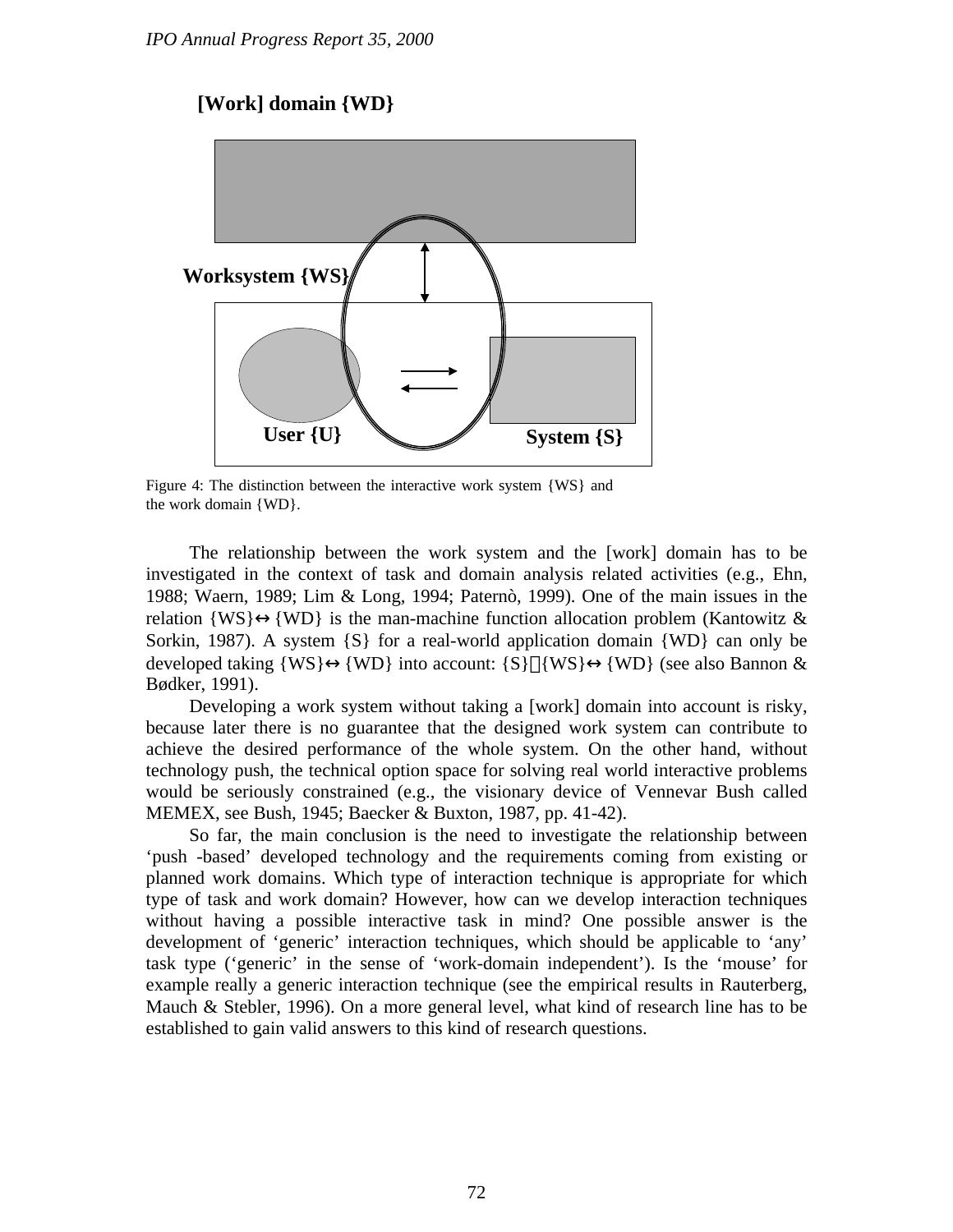#### *Work system*

The two major sub-elements of the work system are of a completely different nature: (1) the human being can be described in terms of perceptual, cognitive, acting, and emotional capabilities and limitations (user  $\{U\}$ ); (2) the system (a technical artifact) has to be described in processing power, system architecture, input/output relations, functionality, material properties, etc. (system {S}; see Figure 5). Green, Davies and Gilmore (1996) differentiate between three different views: (1) psychological view, (2) systems view (focus on artifact), and (3) interactive view. We follow this classification: (1) design knowledge related to the *user* {U}, (2) design knowledge related to the *system* {S}, and (3) design knowledge related to the *interaction space* {IS} (Barnard & Harrison, 1992; see Figure 5).

Attempts to integrate the two 'worlds' of the user and of the system have a long tradition and it still is the most important challenge (see Green *et al.*, 1996; Nickerson & Landauer, 1997). If we conceptualize the field USI as an engineering discipline, we have to translate research results from social and cognitive sciences into technical dimensions that can be directly applied for solving design issues for interactive systems (e.g., Rauterberg, 1995; Janssen, 1999; De Haan, 2000; etc.). This kind of 'translation' could be a valuable but challenging goal for the whole USI research field.



Figure 5: The different natures to be investigated and described {U}, {S} and {IS}.

Even today, one of the dominant USI research lines has focussed on the design of the interface of the interactive system, but as a matter of fact, 'interface designers' design the 'interaction space' {IS} between the user and the system (see Figure 5). This view has a strong impact on the theoretical foundations of USI in the future: describing user-system interaction as a dynamic relation  ${IS} := f[{U} \leftrightarrow {S}]$ <sub>t</sub> taking the relation  ${WS} \leftrightarrow {WD}$  into account. The 'interaction framework' of Bernard and Harrison (1992) is a first attempt in this direction. Any kind of 'inter-action' has at least one essential component: the *synthetic* part, to end in something concrete ('concrescence', see Figure 2).

Two different approaches to investigate the user can be distinguished: (approach-1) to treat a user as a human being (e.g., the view of biology, psychophysics, experimental psychology, etc.), and (approach-2) to treat a user in a particular context of use (e.g., design, marketing, manufacturer, etc.). Approach-1 looks at a user without taking the relation  $\{WS\} \leftrightarrow \{WD\}$  into account; but this description is not completely correct. The human being is investigated in his/her 'natural' environment,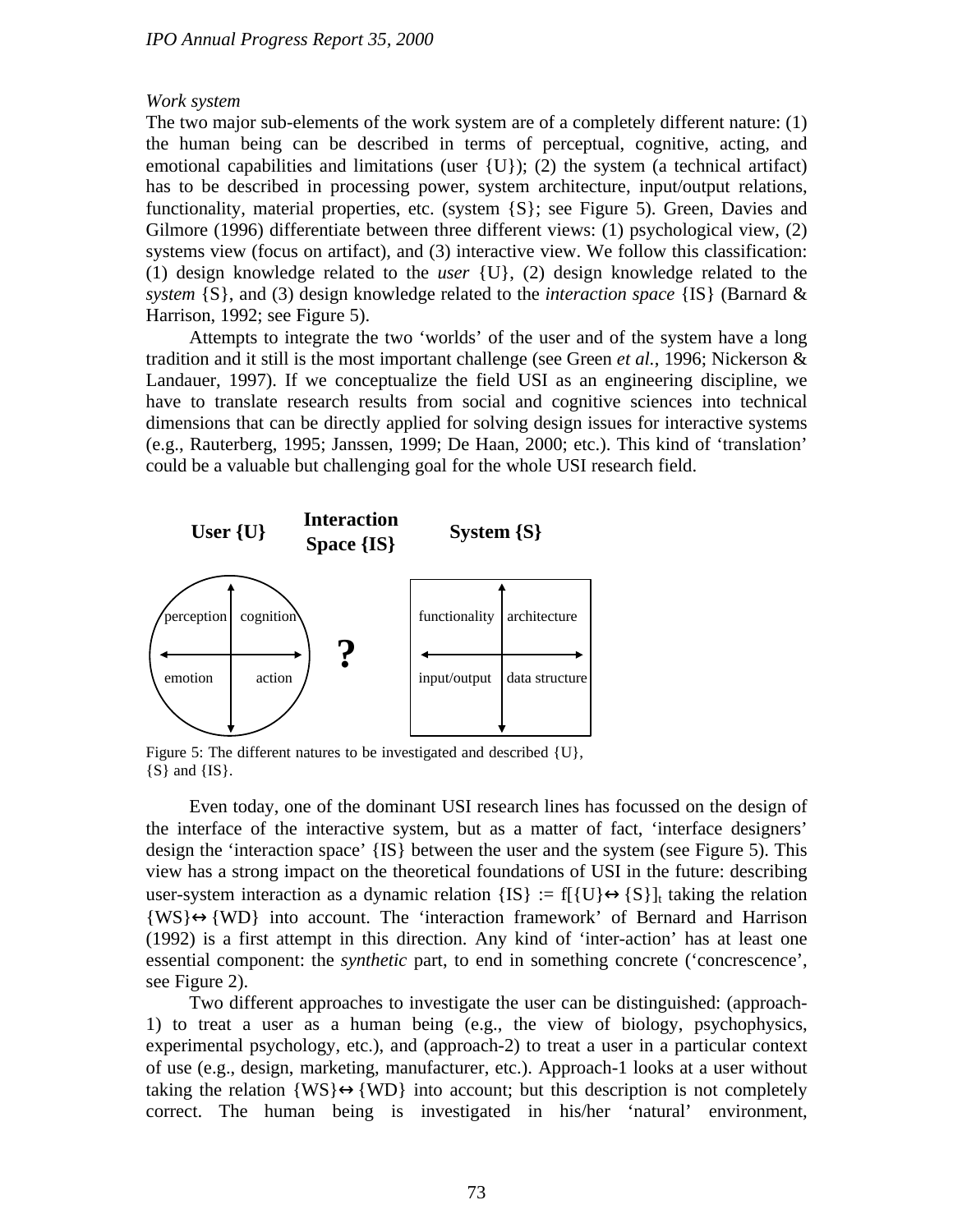which can be described in physical terms. So, one could interpret {WD} as the whole world, specified and described beyond any cultural, political, economical, and social constraints (the pure physical view to nature). Approach-2 tries to incorporate the relationship  $\{WS\} \leftrightarrow \{WD\}$  in a more specific manner:  $\{WD\}$  as a concrete (inter)action space with all related semantics regarding cultural, political, economical, and/or social dimensions (see Neisser, 1976; Suchman, 1987; Dowell & Long, 1989). To connect approach-2 with approach-1, we are looking for a theoretical foundation of human activities that can take explicitly contextual boundaries into account (e.g., 'activity theory', see Hacker, 1985; Greif, 1991; Kuutti, 1996).

Green *et al.* (1996) discuss in detail the pros and cons of trying to connect these two approaches. They describe three lines of possible development: "Two of these lines are ventures in developing representations of interactive situations which apply equally to both partners, the person and the system. The third line is even less theoretically ambitious, seeking only to crystallize and expose concepts which many users (even if not HCI workers) already recognize, but which have not yet been presented in an organized way" (Green *et al.*, 1996, p. 109).

#### *Work domain*

For all design projects, which have to develop a fully-fledged product for a particular market segment, we cannot avoid seriously investigating the domain in which the product has to survive. The domain can cover a broad range of social activities. Following Dowell and Long (1989, p. 1524) "a domain of application can be conceptualized as: 'a class of affordance of a class of objects'. Accordingly, an object may be associated with a number of domains of application ('domains')".

Following Nardi (1996) three main approaches to investigate a user in a task context can be distinguished: (1) situated actions (Suchman, 1987; Lave, 1988), (2) distributed cognition (Flor & Hutchins, 1991), and (3) activity theory (Leont'ev, 1974). Nardi (1996, p. 96) concludes: "Activity theory seems to be the richest framework for studies of context in its comprehensiveness and engagement with difficult issues of consciousness, intentionality, and history". With a concerted effort by scientists contributing to the USI field to develop a systematic conceptual framework (the work domain as a well specified context for human activities), much progress could be made.

Last, but not least, a very practical argument has to be discussed: the argument that a 'task context' cannot be excluded from a research line to acquire design knowledge for interactive systems. Any kind of a human action can be described and interpreted as a task and/or problem-solving activity (Kuutti, 1996). If for example in a laboratory setting, as an example for a very artificial context, we investigate human (re)actions to a controlled environment, then − whatever this test subject is doing − his or her (re)actions cannot be interpreted without taking the concrete 'task' context into account (the intended part of the design of the experimental setting: the independent variables/factors). The main critique against experimental settings is the unclear relation between an artificial experimental setting and natural task contexts (the 'ecological validity' discussion; see Neisser, 1976; Lave, 1988). But nevertheless, if we follow a research line in which we try to exclude a work domain (in the sense of Dowell & Long, 1989), we will not be able to exclude a 'task context' in this very general sense. In the following section 'the user's validation cycle' we will come back to this issue.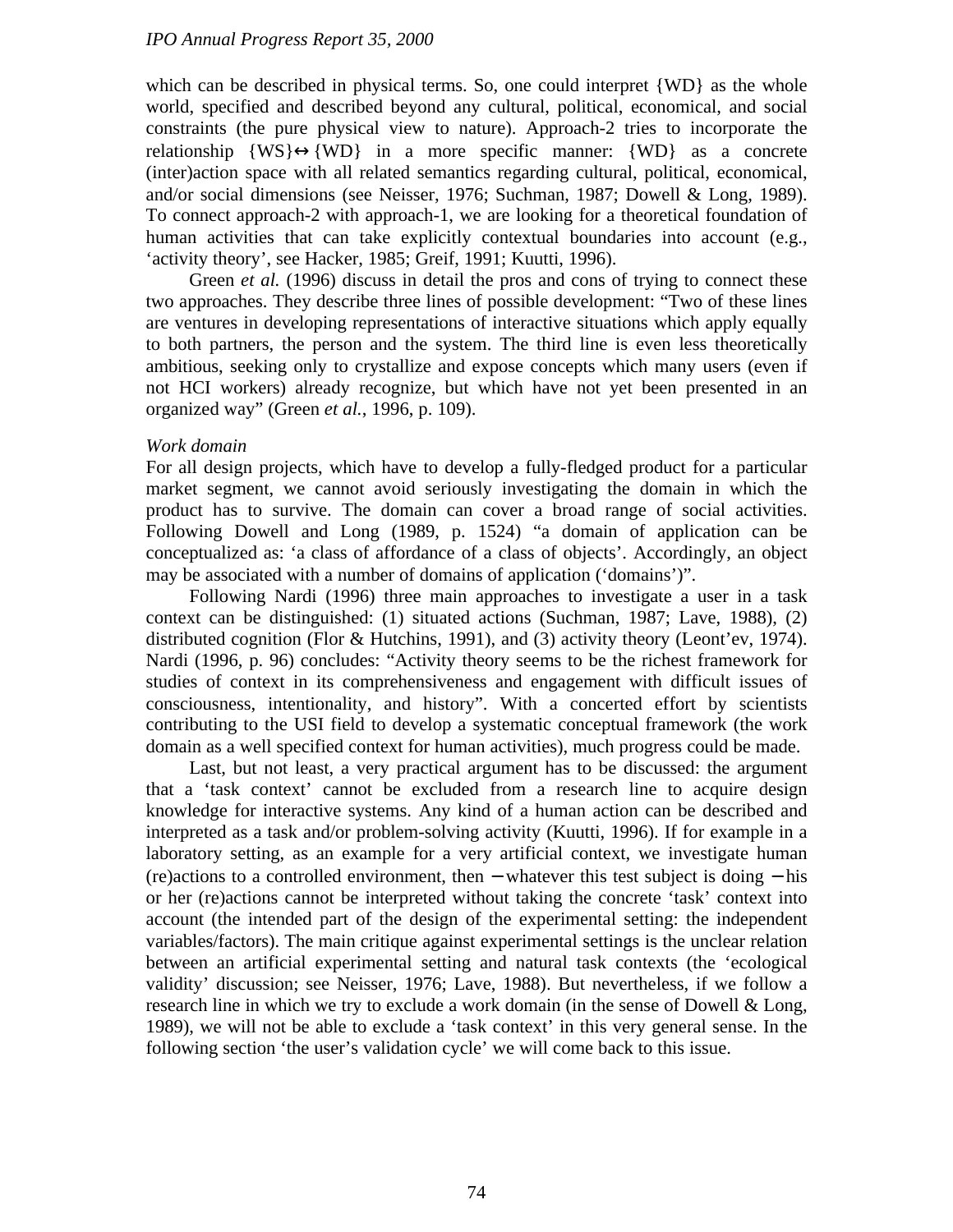## **How to get a scientific language?**

Kuhn (1959) differentiated between two phases in the development of a scientific discipline: before and after reaching consensus. Reaching a consensus phase can take a long time (e.g., between decades up to centuries). The consensus phase is, e.g., characterized by a common content in different textbooks providing successful exemplars from which students can learn. Green *et al*. (1996, p. 99) stated very clearly that the aim of establishing a common research line for USI "is only feasible if a 'common language' can be developed, in which relevant aspects of both the person and the system can be expressed".

#### *What is a scientific language?*

A coherent and powerful technical language based on consensus is a necessary pre-condition for any progress in USI (Kuhn, 1959). Up until now, the HCI community has had no well-established corpus of descriptors. For example, the important concept 'interaction style' introduced by Shneiderman (1987) is translated into 'dialogue style' by Mayhew (1992) and into 'dialogue technique' by Cakir and Dzida (1997), referring to ISO 9241. Neither term 'interaction style' and 'dialogue style' can be found in the keyword index of Fox (1990) or Helander, Landauer and Prabhu (1997). Baecker and Buxton (1987, p. 427) distinguish between nine major categories of 'interactive style': (1) command line, (2) programming language, (3) natural language, (4) menu, (5) form filling, (6) iconic, (7) window, (8) direct manipulation, and (9) graphical interaction. They conclude that "more effort needs to be expended on developing a taxonomy of the content of human-computer interaction" (Baecker & Buxton, 1987, p. 434).

De Vet and De Ruyter (1996) developed a "concept of interaction styles" that decomposes an interaction style in three components: (1) conceptual operations, (2) interaction structure, and (3) interaction techniques. "An *interaction style* is thus defined as the execution of a conceptual operation within an interaction structure using an interaction technique" (De Vet & De Ruyter, 1996, p. 8). Rauterberg and Szabo (1995) made a small constructive attempt to conceptualize and compare different perceptual effects (e.g., visual and auditory modality on the human side) with different technical options to produce particular perceptual impressions. To be able to compare the published empirical results with the strength and weakness of different technologies, a special notation language was developed (Rauterberg & Szabo, 1995). Only with such a kind of notation language, the results of published experiments can be compared and discussed to achieve valuable conclusions for further improvements.

#### *How to get consensus*

Habermans (1981) differentiates four types of speech acts: (1) 'communicativa' imply the freedom for an expressed opinion itself and the freedom to express one's own opinion (everyone is allowed to take part in a communication); (2) 'representativa' imply the semantics of the expressed statement and the possible subjective bias in it; (3) 'constitutiva' cover the objective truth in the statement; and (4) 'regulativa' enable the expression of normative aspects. Agreement, according to Habermas, can be reached via truthful expressions in a power-free communication (in German 'machtfreier Diskurs'). A 'truthful' expression in a speech act is characterized by all involved parties to be able to give a potential agreement, based on their rational reason. 'Rational reason' is defined as knowledge about a possible way to justify the 'truth' in an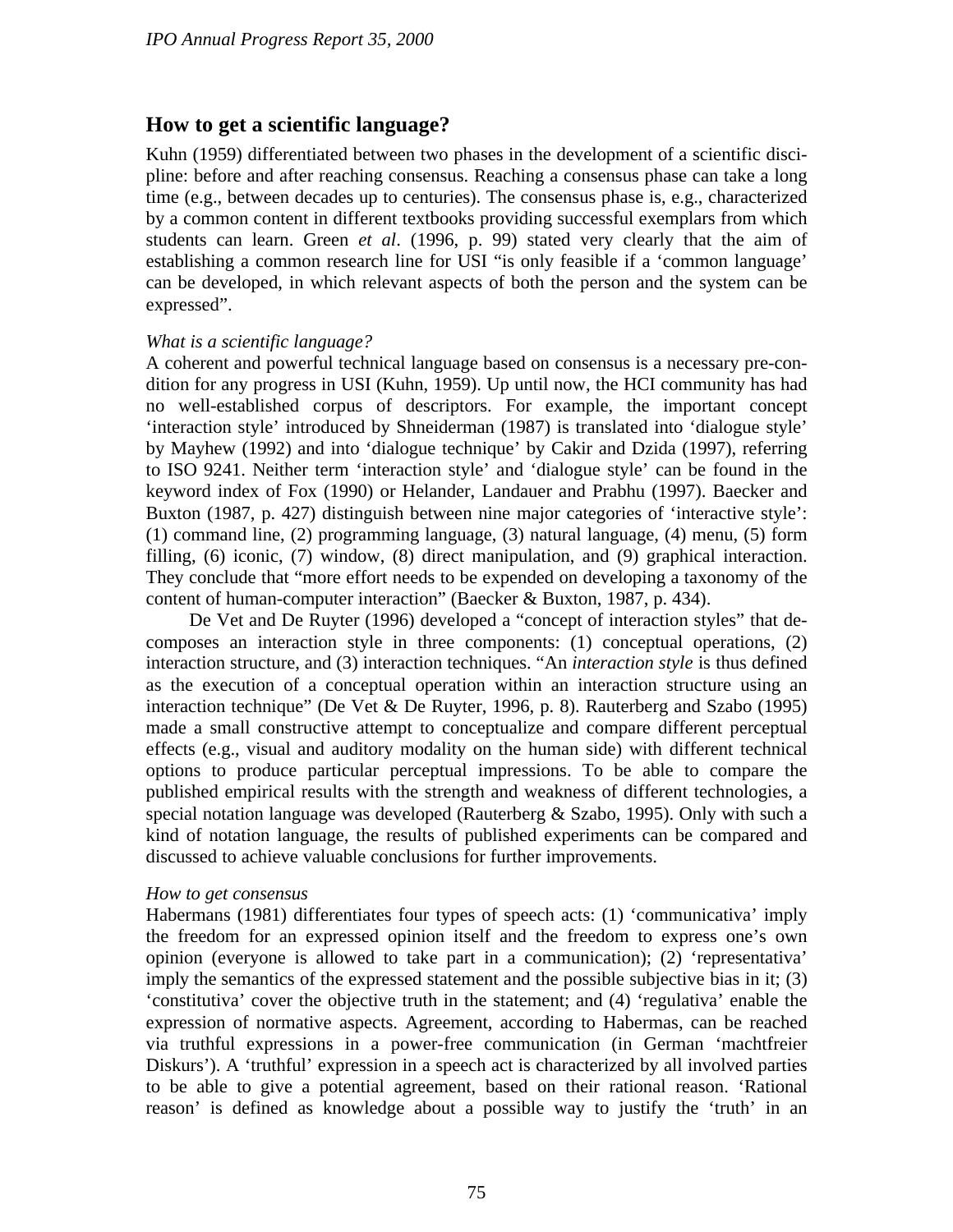objective manner, during the speech act itself ('veracity') and beyond in daily practice ('credibility'). To achieve consensus, it seems to be important that all involved parties share and accept a similar way to *describe* and to *justify* the 'truth'. At a minimum this means having consensus about a *validation* methodology. In the following sections several cycles for establishing validation into a USI research line (on different levels) are described and discussed.

## **Coherent research line**

This section discusses most relevant aspects of a possible research line for USI on a high conceptual level. Inspired by the maturity model of Humphrey (1990), we try to introduce a similar view to start with. The major steps a new discipline might go through successfully to become mature are (1) initial phase, (2) repeatable design processes, (3) defined research line, (4) managed research activities, and (5) optimized theory development (for an extended discussion see Popper, 1963; Lakatos, 1978). At the top level (5) a cyclic structure for self-optimizing theory development should be established at least.

To combine the analytical strength of empirical validation methods (e.g., observation, experiment, inquiry, etc.) with the synthetic strength of system design, we suggest the triangle structure presented in Figure 6. This triangle structure conceptualizes the three most important components of USI research: (1) the collection of 'design relevant knowledge', (2) the 'interactive system'  $\{S\}$   $\{WS\} \leftrightarrow \{WD\}$  in different possible representation forms, and  $(3)$  the several possibilities to represent a 'user'  $\{U\}$  for [empirical] validation. This triangle structure (Figure 6) is similar to the circular model of Henderson (1991) in which the following steps are differentiated: (1) design ("creating improvements in the activity"); (2) implementation ("bringing the designs to life"); (3) use ("people's work that is to be improved"); (4) observation ("encountering and capturing the activity"); and (5) analysis ("understanding the regularities in the activity") (Henderson, 1991, p. 262).



Figure 6: Triangle structure for a research approach with a rigorous validation component.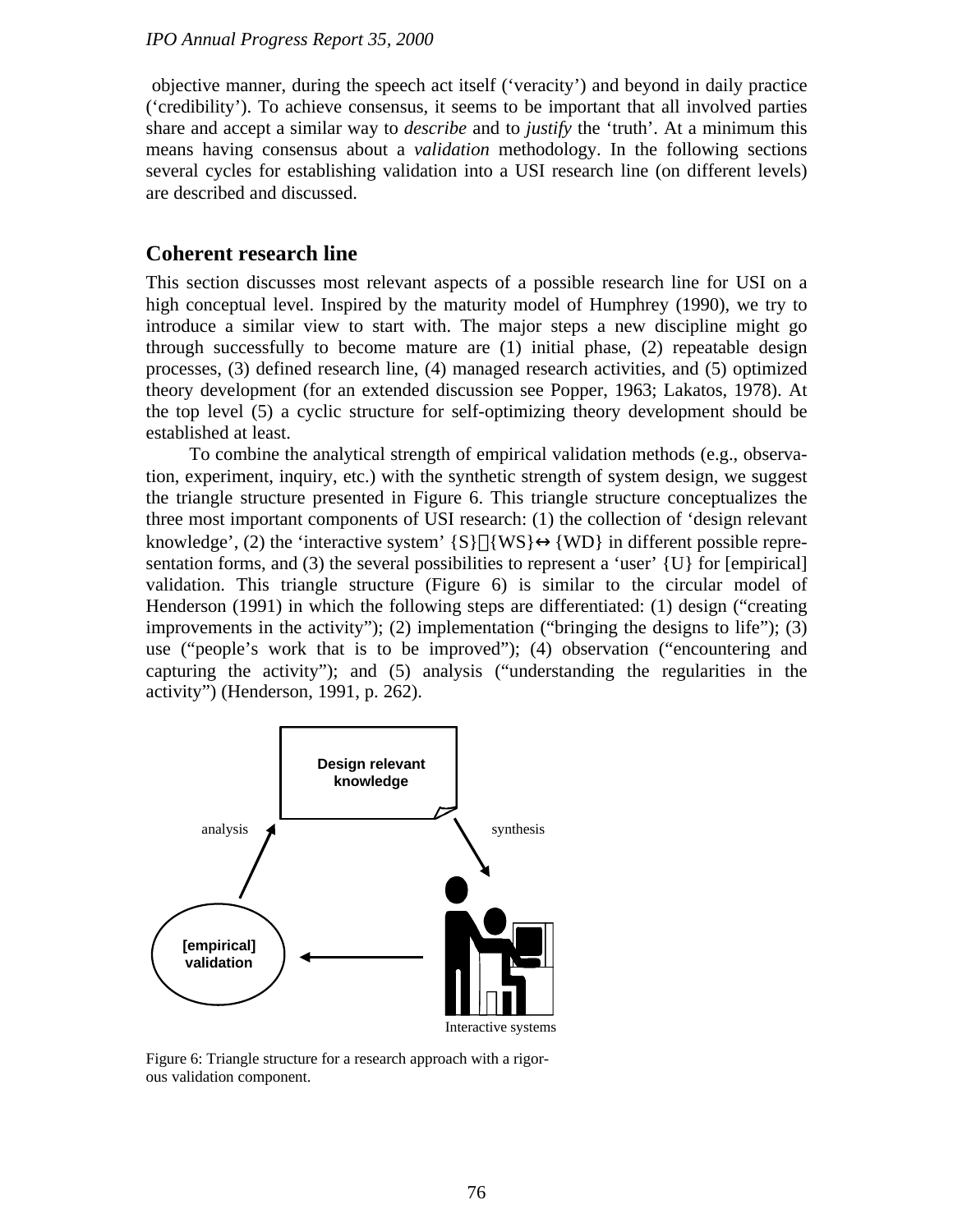The development and collection of 'design relevant knowledge' is the primary goal for the whole research line. This validated knowledge with high predictive power should be formulated in design theories based on high-level design principles (e.g., Gram & Cockton, 1996), medium-level guidelines (e.g., Mayhew, 1992), and low-level implementation techniques (e.g., 'design pattern' according to Gamma, Helm, Johnson & Vlissides, 1995). The predictive power enables the design expert to apply this knowledge to a concrete system design with guaranteed outcome of the interactive nature in line with the requirements. In the most powerful form this design relevant knowledge enables the designer to 'calculate' the intended system characteristics in advance (Klemm, 1970). All design relevant knowledge can be given away in the form of design theories, written down in books and articles, shown in videos, taught in education and training, etc., and sometimes demonstrated in the form of concrete artifacts as well (Carroll & Kellogg, 1989). To be able to validate this knowledge with *empirical* research methods, the abstract design principle for a particular type of 'design class' has to be instantiated via concrete artifacts  $\{S\}_{1} \{S\}_{n}$ . We will briefly discuss two success stories for concrete artifacts.

*Example-1*: One of the most influential inventions for modern user interface concepts of computer systems is the 'mouse' device (Smith, Irby, Kimball & Verplank, 1982). The inventor Engelbart and his colleagues validated this 'new' interaction device in an empirical manner (English, Engelbart & Berman, 1967; Card, English & Burr, 1978). Up until now, the mouse seems to be the fastest interaction device in humancomputer interaction (Rauterberg, Mauch & Stebler, 1996).

*Example-2*: Barnard (1991) and Landauer (1991) describe and discuss another good example of this kind of empirically validated success stories, the Superbook project at Bellcore's cognitive science group. In the domain of textual information access, the Superbook project could be successfully finalized, showing that the developed text retrieval and browsing system was able to outperform ordinary paper and print books (Landauer, 1991, pp. 69-71). This success could be achieved by integrating theoretical work, empirical investigations, applying principles and methods, building prototypes, and finally the system. Landauer (1991, pp. 69-70) believes "that the two essential ingredients for success were (1) a good analysis of what people needed to achieve their goals that prior technology did not provide well enough (rich indexing with good disambiguation, good contextual and organization support for orientation and navigation), and (2) iterative formative evaluation of designs to remove the flaws and improve the flows (better interaction protocol, controls, dialogue, screen design, code.) Received cognitive theory found only a very minor role". This statement does not necessarily imply that cognitive science cannot contribute to good design, but so far, cognitive science has not shown this promising potential. The influential book of Card, Moran and Newell (1983) was a first attempt to relate results of cognitive psychology to system design.

Applying 'design relevant knowledge' to conceptualize, to develop, and to build concrete interactive systems {S}, several 'structured methods' can be used (e.g., Lim & Long, 1994; Paternò, 1999). Doing the 'synthesis' in a purely ad hoc manner increases the development costs and decreases the chance for necessary improvements. Nevertheless, the synthetic step is mainly based on implicit and tacit knowledge ('intuition', 'craft skill', etc.; see Berry & Dienes, 1993; Underwood, 1996). This kind of knowledge has to be developed in the context of a phenomenological and constructivistic paradigm via intensive training and practical exercises (Merleau-Ponty, 1945). One major consequence for the aim of this paper is the incorporation of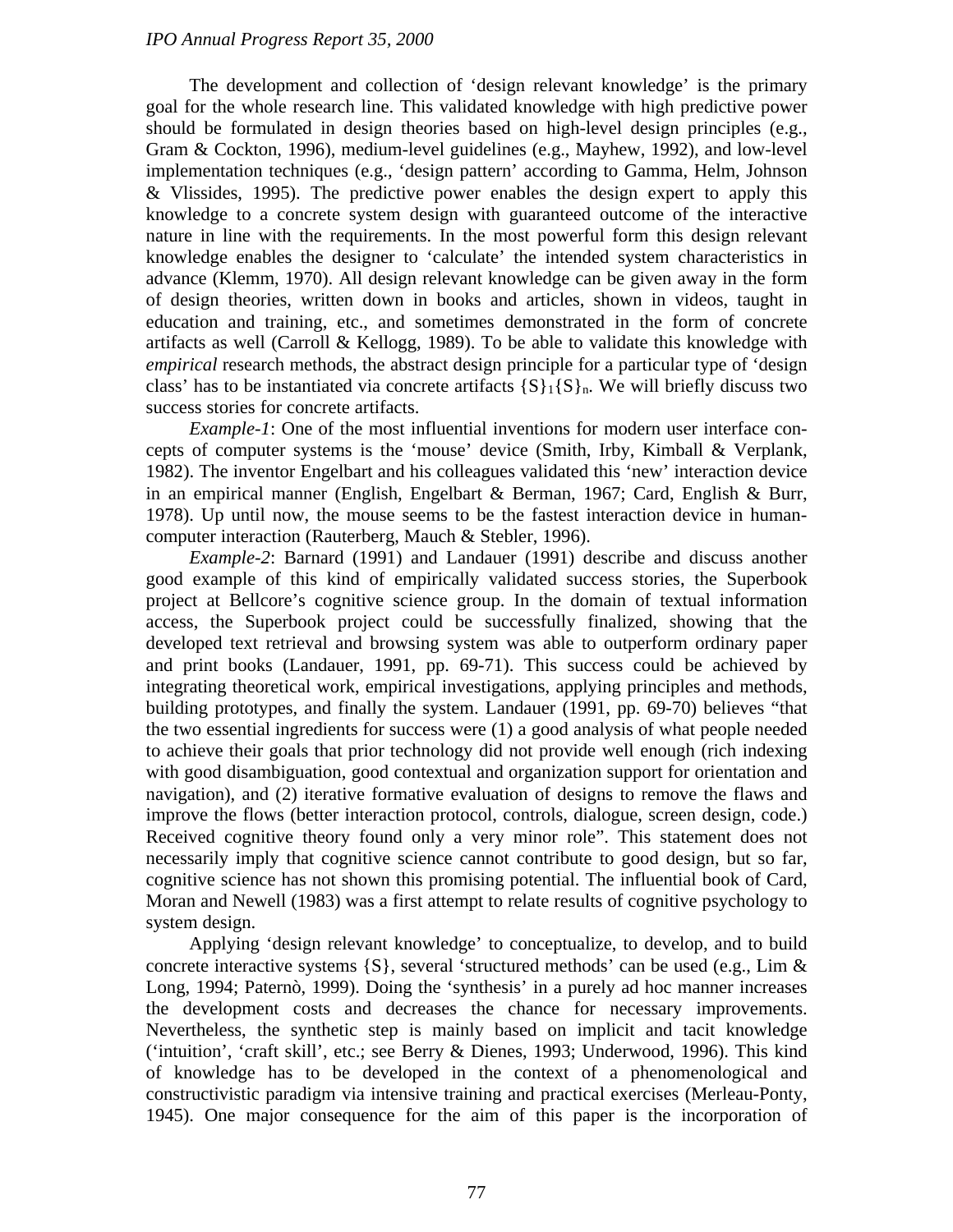synthetic activities ('concrescence' in Figure 2; 'synthesis' in Figure 6) in the whole research line, as equally important as 'abstracting' and 'analysis' (see Figure 2 and Figure 6).

A serious, but frequent mistake, is the confusion between 'creativity based on need ideas' and 'creative problem solving'. A solution, based on creative problem solving, has to fulfil the following two criteria: (1) it has to be a *new* solution compared to the state-of-the-art, and (2) it has to be a solution for a specified problem (see Weisberg, 1986; for further discussion see Rothenberg, 1979). Without a clear problem specification beforehand, a candidate for a possible 'improvement' seems to be very hard to evaluate and, therefore, progress in design-oriented scientific research can probably be neither guaranteed nor achieved.

## *Industrial relationship*

Up to now, the whole research field of USI has primarily been industry driven. "The human-computer interface is critical to the success of products in the market place..." (Myers, Hollan & Cruz *et al.*, 1996, p. 794). ICT companies have a growing need for ICT professionals with an increasing expertise in USI. What industry is looking for are highly skilled 'interaction designers' who can contribute to commercial success. It is a plausible, but still unproven assumption, that 'usability' immediately contributes to commercial success (see Figure 7). Bias and Meyhew (1994) present and discuss several projects in which a cost-justifying usability approach was successfully applied. They collected and discussed a couple of 'cost-justifying' arguments to convince project managers in indus-try to invest in usability engineering activities.



Figure 7: Relation between the scientific validation cycle and the commercial validation cycle.

Given the high pressure and urgent demands from industry, the whole USI field offers and delivers primarily 'usability engineering methods', instead of validated design relevant knowledge via highly skilled 'interaction design' experts. 'Discount usability' and 'usability testing' seems to be an outsourcing strategy for selling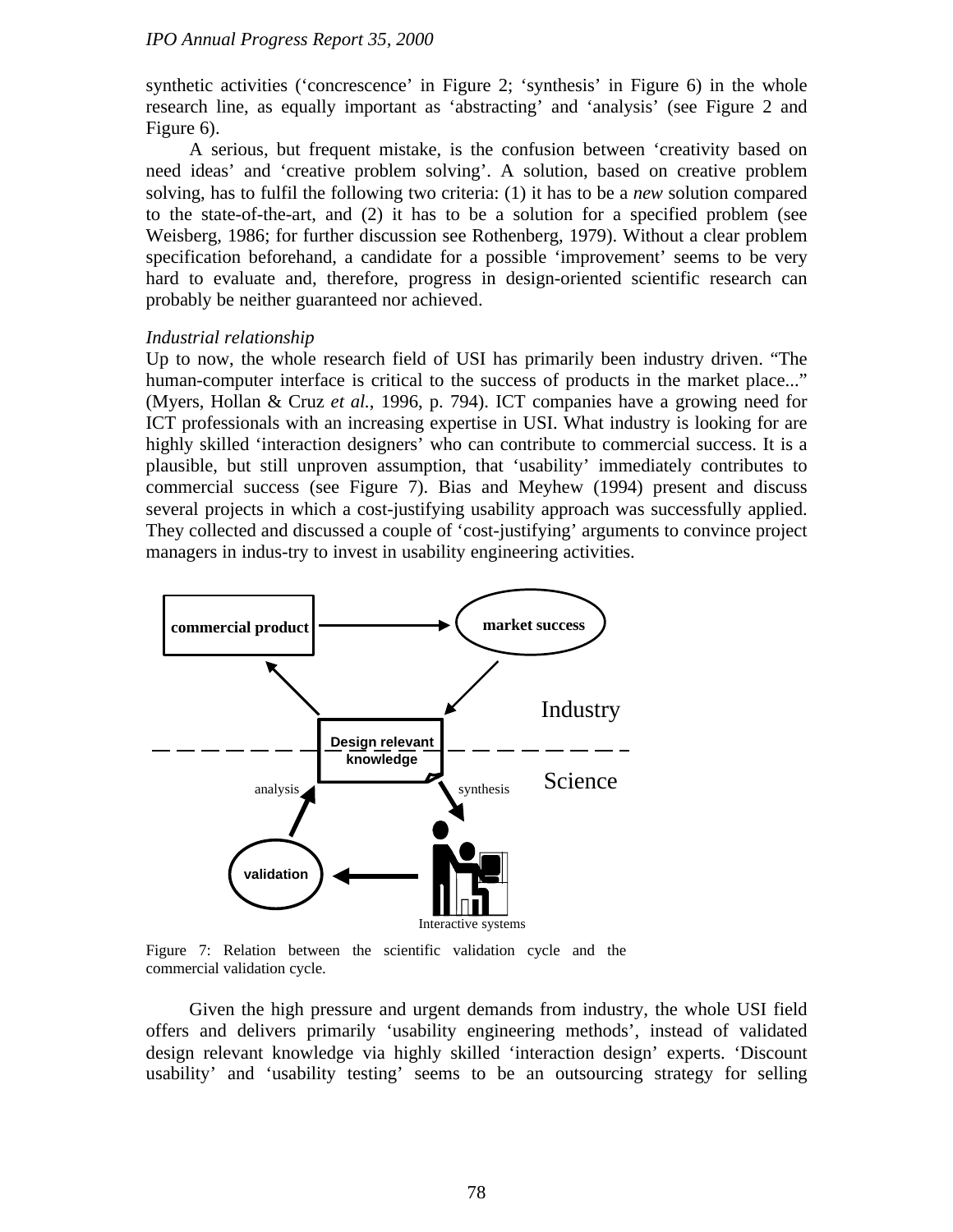scientific validation methodology, instead of developing and delivering the desired design-relevant knowledge. This statement is clearly over-critical, but it points to the core of the problem. So far, books contain a lot of relevant, design-related hints and tips (e.g., Tognazzini, 1992), sometimes called guidelines (e.g., Mayhew, 1992) or even design principles (e.g., Gram & Cockton, 1996). But, what still is missing is a basis for a coherent design theory that contains sufficient empirically validated knowledge (Winograd, 1996). As Gaines (1999, p. 19) points out, "I will conclude that we are still at a very early stage in the development of HCI, that the major impact of the technology on society is yet to come, and that to understand the design issues involved we will need much greater overt understanding...".

#### *'System' validation cycle*

One of the open questions is the appropriate substitute of a 'real system' with 'something' else that is much faster to create, but still keeps the most relevant features for further validation. Hix and Hartson (1993) emphasize a two-step approach: (1) conceptual design and (2) [initial] scenario design. "*Conceptual design* is higher level and has to do with synthesizing objects and operations. *Detailed design* has to do with activities such as determining the wording of messages, labels, and menu choices, as well as the appearance of objects on the screen, navigation among screens, and much more" (Hix & Hartson, 1993, p. 132). A scenario design can be worked out in the form of a set of screens, story boards, or even video clips (Carroll, Kellogg & Rosson, 1991).



Figure 8: System validation cycle with different possibilities to substitute a 'real' system {S} with a 'cheaper' replacement.

Particular research questions can only be investigated if a complete interactive system is available. Fortunately, a lot of relevant questions can be answered with 'lighter' substitutes than the real system (e.g., prototype, 'Wizard of Oz' simulation, formal specification, concept; see Figure 8). However, these substitutes can only replace the real system if they are − in general − fully validated beforehand, and all their methodological constraints are well investigated and known. If we have to rely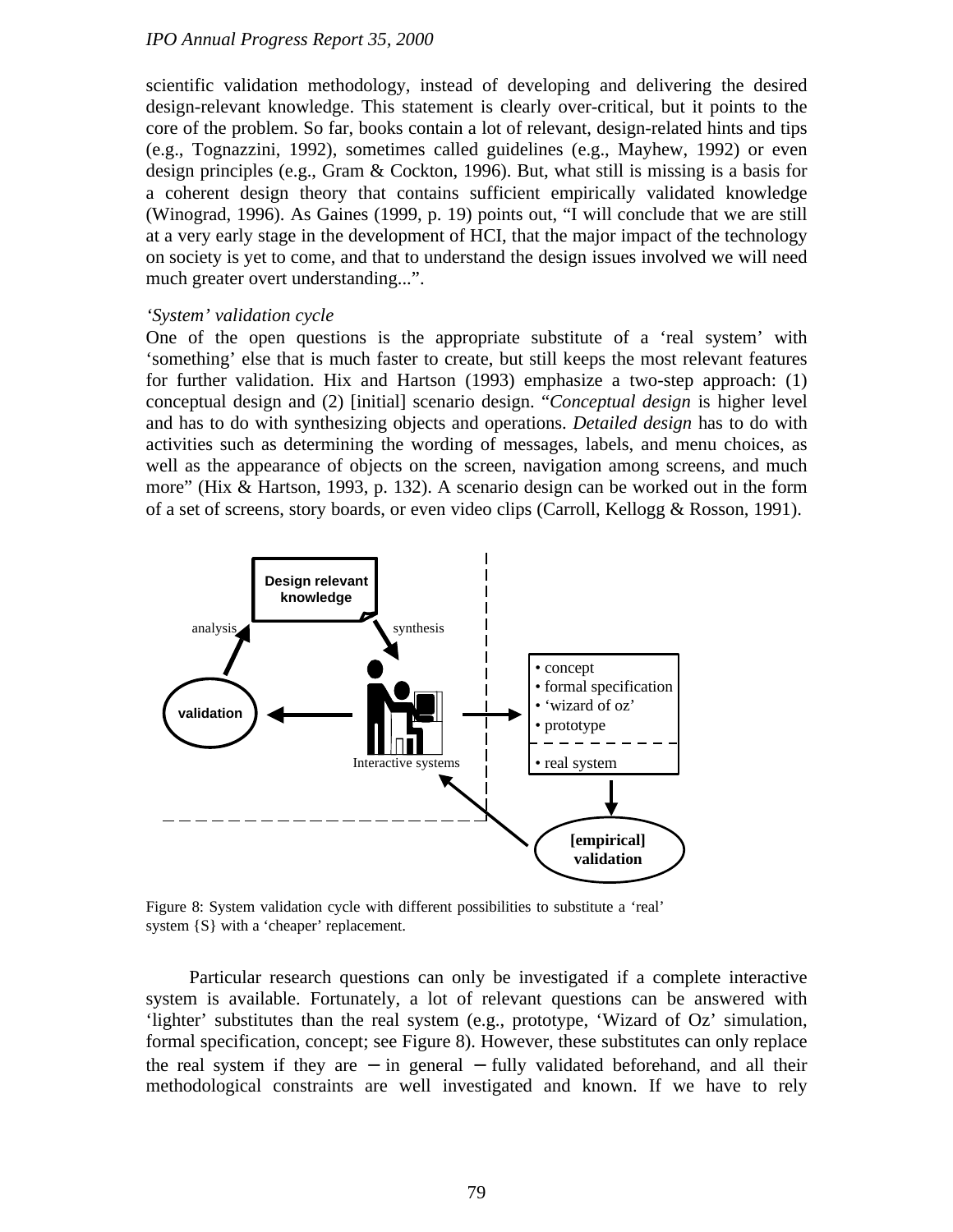on 'cheap' replacements or 'light' substitutes, then we have to make sure that the results gathered with these substitutes are not biased, at least not *uncontrolled* biased with the chance for proper corrections afterwards. Very little has been done so far, to validate these substitutes compared to real systems (e.g., Boehm, Gray & Seewaldt, 1981). This issue seems to be a very important, but highly underestimated, research contribution (see Long, 1997; Middlemass, Stork & Long, 1999). This research contribution will lead to a properly validated design methodology (e.g., Lim & Long, 1994).

#### *'User' validation cycle*

Up until now, the USI research arena has demonstrated a strong eclecticism in its approach to methodology. Methods from psychology and social sciences have been adopted to solve some of the immediate problems without taking into account the ontological consequences. Books and articles about a particular 'USI methodology' give an introduction and overview about possible methodological adaptations (Sackman, 1970; Monk, 1984; Kirakowski & Corbett, 1990; Landauer, 1997).

The preference for empirical validation methods (compared to formal validation methods) is based on the fact that user's behaviour, confronted with a new  $\{S\}$ , is very difficult to predict. If a 'user' substitute (e.g., user model, user simulation, etc.; see Figure 9) instead of a representative set of real end users is used for validation, these substitutes have to be validated beforehand as well. These validated 'user' dummies could be delivered by the following research disciplines: cognitive modelling (Taatgen & Aasman, 2000), human factors (Turner, Szwillus, Czerwinski & Paternò, 2000), artificial intelligence (Levesque, 2001) and robotics (Kamejima, 2000). Research in this direction led to tools like HOMER (Davies, 1998), or IMPRINT (Allender, Salvi & Promisel, 1998).



Figure 9: Empirical validation cycle for different possibilities to substitute real users with 'user' dummies.

We entirely agree with Landauer (1997, p. 204) that the professional use "of good research methods is a pressing and immediate practical concern, not just a step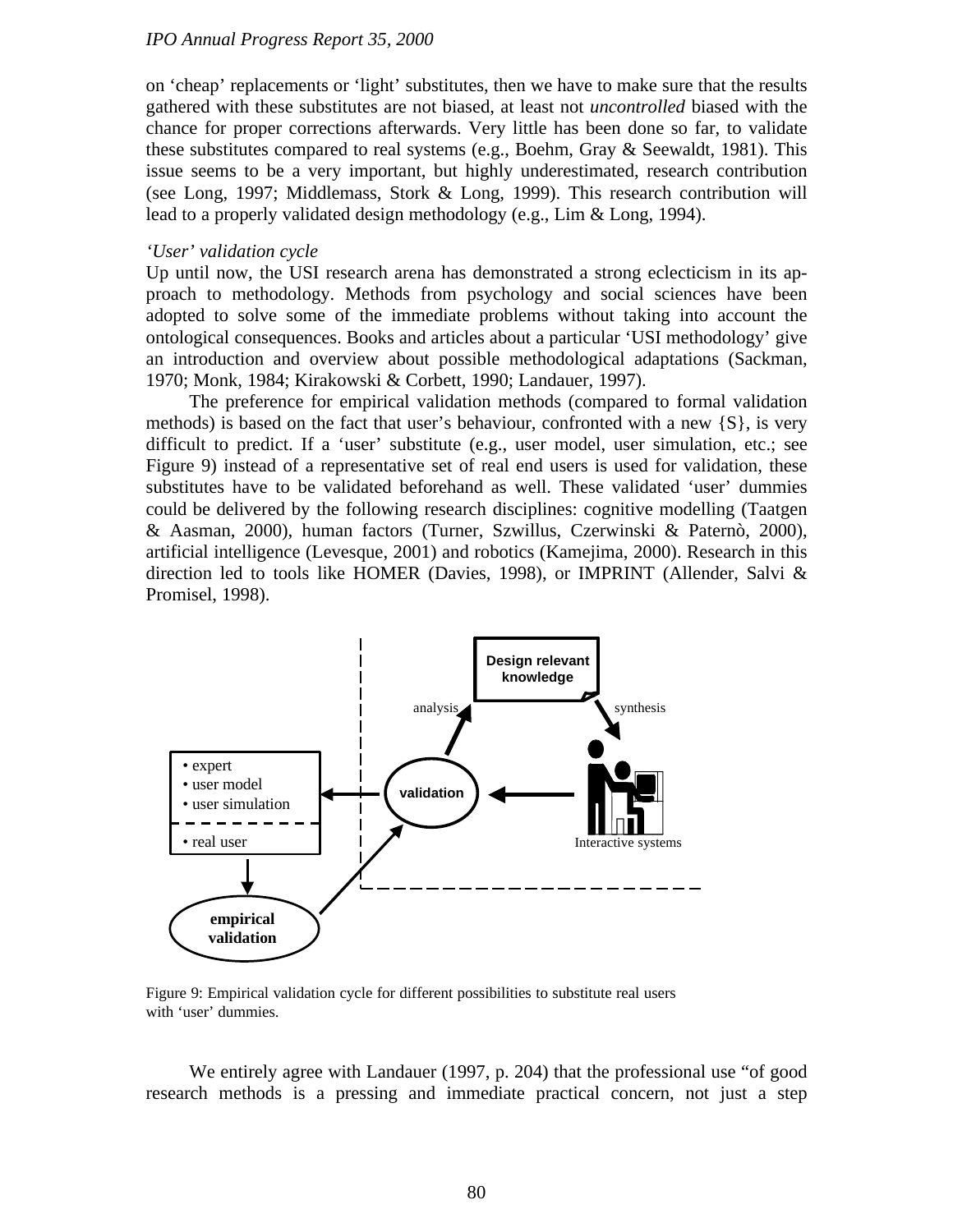toward a firmer scientific base." Monk (1987) differentiates between the following four polarities: (1) 'naturalistic observation' versus 'rigorous experiments', (2) 'field' versus 'laboratory research', (3) 'scientist as participants' versus 'scientist as observer', and (4) 'few' versus 'many test subjects'. One important point he makes, is "the importance of developing *predictive models and theories* which can suggest and explain empirical results" (Monk 1987, p. 136). Only with a rigorous validation methodology will the development of design relevant knowledge lead to stable theories with sufficient predictive power for the design of new interactive systems. These theories will enable interaction designers to 'calculate' the intended system characteristics beforehand.

## **Conclusions**

Evaluating the role of theory in USI (and taking design seriously) means evaluating the usefulness and usability of applying a theory to artifact design. "A deeper understanding of how representations are created and how they contribute to the solution of problems will become an essential component in the future theory of design" (Simon, 1969, p. 78). Today, what does USI really need to have a serious chance of becoming an established engineering discipline? In addition to Long (1999), here are some very basic answers:

• A new theoretical focus to investigate the interaction space {IS} based on specified problems (see Figure 5):

The interaction space between a human and a technical artifact is difficult to conceptualize, and it is difficult to find the proper set of parameters. On the one hand, we have to deal with the human being, primarily described and specified in qualitative dimensions, and on the other, we have to design a technical artifact, described and specified with quantitative parameters.

• A coherent taxonomy with a powerful corpus of descriptors and technical terminology:

To develop a coherent taxonomy includes the development of a coherent theory as well. A scientific terminology without a theoretical context is neither possible nor desirable.

• A rigorous validation method to prove the design relevant knowledge to achieve progress (see Figure 6):

If the scientific community of USI could agree upon an objective and rigorous manner of validation, the 'wild' growth of not validated statements could converge to a couple of stable theoretical nuclei. One necessary pre-condition seems to be the specification of 'relevant' problems in relation with the state of the art (documented via publications, but for technical artifacts mainly via patents).

The needs of USI are growing as the power and complexity of interactive systems continue to grow, and "we will be unwise to neglect any approach to meeting them" (Lewis, 1991, p. 160). If the USI research area wants to survive as a scientific discipline in the future, at least three conditions have to be fulfilled (to move from the *explorative* to the *paradigmatic phase*):

- The specification of all relevant elements ('research objects'; including 'problem definitions').
- The development of a coherent scientific language (for achieving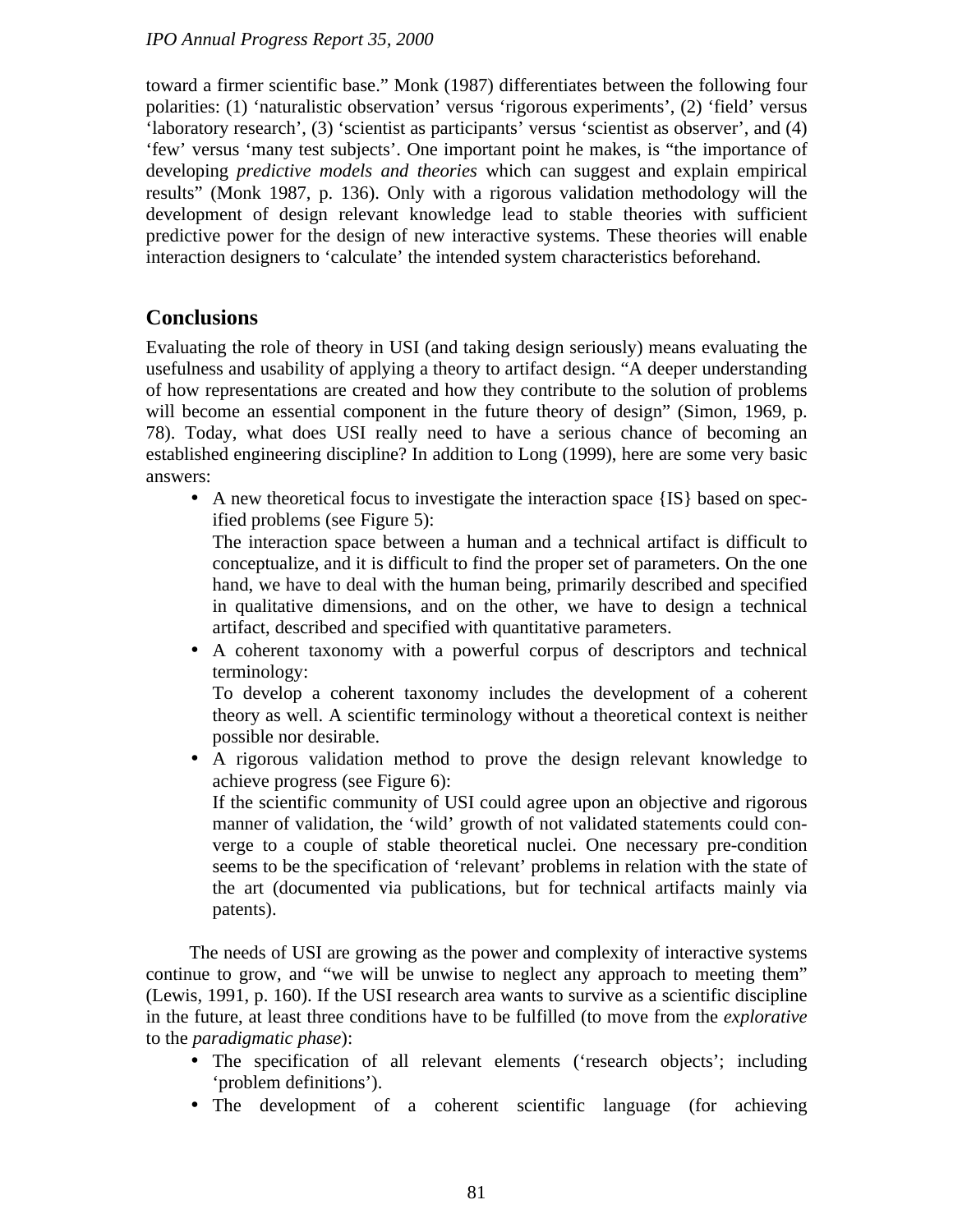'consensus').

• Founding a research line to develop design relevant knowledge in a validated manner with predictive power.

"A number of dramatic human-computer interaction design successes, ..., have already occurred as a direct result of systematic research − as contrasted with intelligent creativity alone" (Landauer, 1997, p. 224). On the one hand 'systematic research' and on the other 'intelligent creativity alone' seems to be *contradictory*, but we have argued that they are *complementary*. Historically speaking, USI research and development has been 'spectacularly' successful, and has indeed fundamentally changed interactive computing (Myers, Hollan & Cruz *et al.*, 1996). It is important to appreciate that decades of research are involved in creating and making interactive technologies ready for widespread use. Using methods researched and validated in other scientific fields allows USI to move quickly to robust, valid results that are applicable to the more applied area of design. Let us summarize the two major messages of this paper: (1) from art to science, and (2) from evaluation to calculation.

## **Acknowledgements**

I would like to thank very much John Long for the intensive and fruitful discussions that improved this paper. I would like to thank Loe Feijs, Panos Markopoulos and Pieter-Jan Stappers for their valuable feedback and remarks on an earlier version of this paper.

#### **References**

- Allender, L., Salvi, L. & Promisel, D. (1998). Evaluation of human performance under diverse conditions via modeling technology. *Proceedings of the Workshop on Emerging Technologies in Human Engineering Testing and Evaluation. NATO Technical Proceedings AC/243 (Panel 8) TP/17, Brussels, Belgium, June 24-26, 1997,* 44-51.
- Baecker, R.M. & Buxton, W.A.S. (Eds.) (1987). *Readings in Human-Computer Interaction: A Multidisciplinary Approach*. San Mateo, CA: Morgan Kaufmann.
- Bannon, L. & Bødker, S. (1991). Beyond the interface: Encountering artifacts in use. In: J.M. Carroll (Ed.): *Designing Interaction*, 227-253. Cambridge: Cambridge University Press.
- Barnard, P. (1991). Bridging between basic theories and the artifacts of human-computer interaction. In: J.M. Carroll (Ed.): *Designing Interaction*, 103-127. Cambridge: Cambridge University Press.
- Barnard, P. & Harrison, M. (1992). Towards a framework for modelling human-computer interactions. In: J. Gornostaev (Ed.): *Proceedings of the East-West International Conference on Human-Computer Interaction, EWHCI 92, St. Petersburg, Russia, August 4-8, 1992,* 189-196. Moscow: International Centre for Scientific and Technical Information (ICSTI).
- Berry, D.C. & Dienes, Z. (1993). *Implicit Learning: Theoretical and Empirical Issues.* Hove: Lawrence Erl-baum.
- Bias, R.G. & Mayhew, D.J. (Eds.) (1994). *Cost-Justifying Usability.* London: Academic Press.
- Boehm, B.W., Gray, T. & Seewaldt, T. (1981). Prototyping versus specifying: A multiproject experiment. *IEEE Transactions on Software Engineering, SE-10(3),* 224-236.
- Böhme, G., Daele, W. van den, Hohlfeld, R., Krohn, W. & Schäfer, W. (1983). Introduction. In: W. Schäfer (Ed.): *Finalization in Science: The Social Orientation of Scientific Progress*, 3-11. Dordrecht: Reidel.
- Bush, V. (1945). As we may think. *The Atlantic Monthly, 176,* 101-108.
- Cakir, A. & Dzida, W. (1997). International ergonomic HCI standards. In: M. Helander, T.K. Landauer and P. Prabhu (Eds.): *Handbook of Human-Computer Interaction*, 407-420. Amsterdam: North-Holland.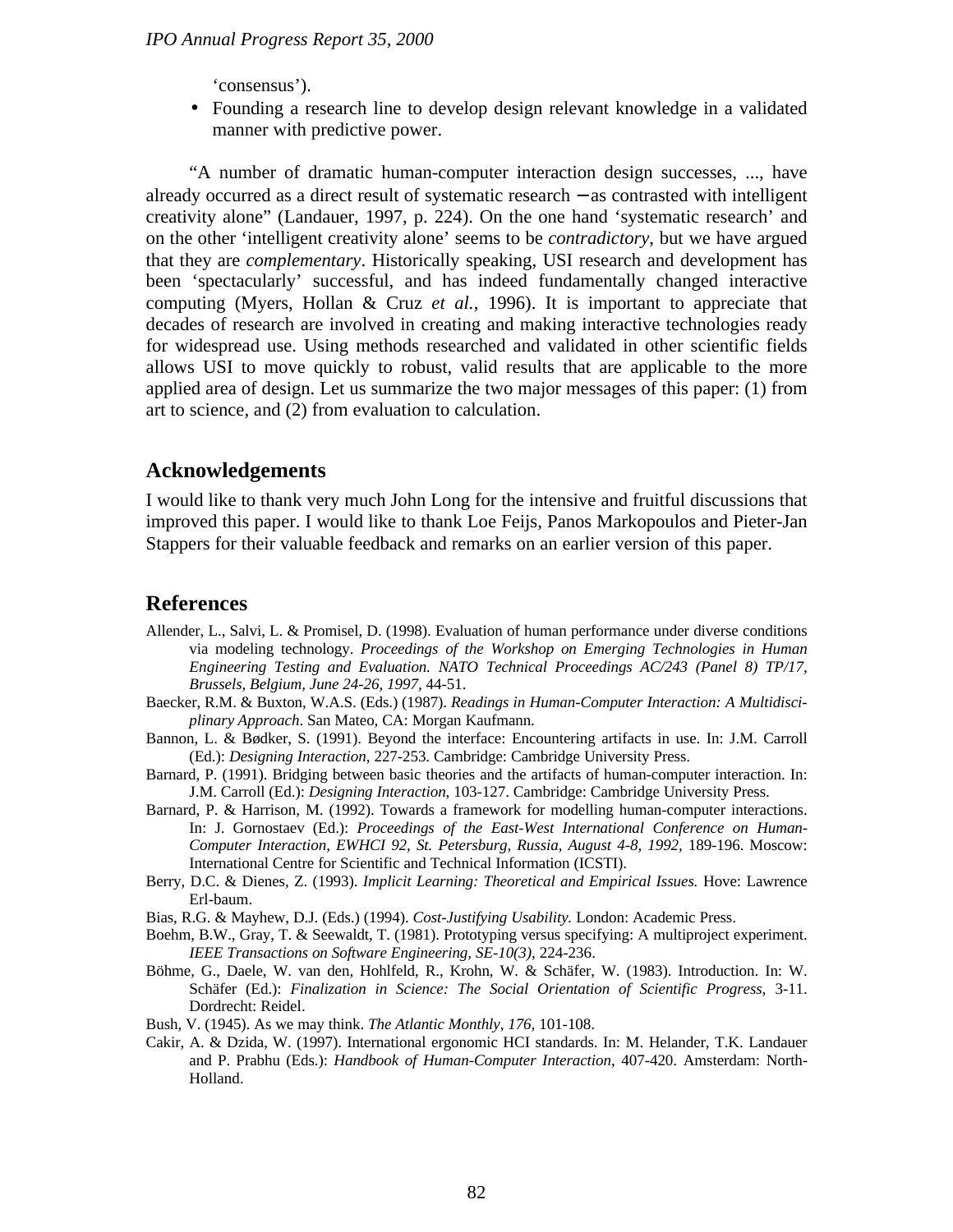- Card, S.K., English, W.K. & Burr, B.J. (1978). Evaluation of mouse, rate-controlled isometric joystick, step keys, and text keys for text selection on a CRT. *Ergonomics, 21(8),* 601-613.
- Card, S.K., Moran, T.P. & Newell, A. (1983). *The Psychology of Human-Computer Interaction*. London: Lawrence Erlbaum.
- Carroll, J.M. & Kellogg, W.A. (1989). Artifacts as theory nexus: Hermeneutics meets theory-based design. In: K. Bice and C. Lewis (Eds.): *Proceedings of the Conference on Human Factors in Computing Systems, CHI-89, Austin, TX, USA, April 30 - May 4, 1989,* 7-14. New York: ACM Press.
- Carroll, J.M., Kellogg, W.A. & Rosson, M.B. (1991). The task-artifact cycle. In: J.M. Carroll (Ed.): *Designing Interaction*, 74-102. Cambridge: Cambridge University Press.
- Davies, J.M. (1998). A designers guide to human performance models. In: *Proceedings of the Workshop on Emerging Technologies in Human Engineering Testing and Evaluation. NATO Technical Proceedings AC/243 (Panel 8) TP/17, Brussels, Belgium, June 24-26, 1997,* 36-43.
- Dorst, K. (1997). Describing Design: A Comparison of Paradigms. PhD thesis, Delft University of Technology, The Netherlands.
- Dowell, J. & Long, J.B. (1989). Towards a conception for an engineering discipline of human factors. *Ergonomics, 32(11),* 1513-1535.
- Dreyfus, H.L. (1992, 3rd ed.). *What Computers Still Can't Do: A Critique of Artificial Reason.* Cambridge: MIT Press.
- Dreyfus, H.L. & Dreyfus, S.E. (1986). *Mind over Machine: The Power of Human Intuition and Expertise in the Era of the Computer.* New York: The Free Press.
- Ehn, P. (1988). *Work-Oriented Design of Computer Artifacts*. Stockholm: Arbetslivscentrum.
- English, W.K., Engelbart, D.C. & Berman, M.L. (1967). Display-selection techniques for text manipulation. *IEEE Transactions on Human Factors in Electronics, HFE-8(1),* 21-31.
- Flor, N.V. & Hutchins, E.L. (1991). Analyzing distributed cognition in software teams: A case study of team programming during perfective software maintenance. In: J. Koenemann-Belliveau, T.G. Moher and S.P. Robertson (Eds.): *Proceedings of the Fourth Annual Workshop on Empirical Studies of Programmers, ESP 91, New Brunswick, NJ, USA, December 7-9, 1991,* 36-59. Westport, CT: Ablex Publishing.
- Fox, E.A. (Ed.) (1990). *Resources in Human-Computer Interaction*. New York: ACM Press.
- Gaines, B. (1999). HCI in the next millennium: Supporting the world mind. In: M.A. Sasse and C. Johnson (Eds.): *Proceedings of the IFIP TC.13 International Conference on Human-Computer Interaction, INTERACT 99, Edinburgh, UK, August 30 - September 3, 1999,* 18-30. Amsterdam: IOS Press.
- Gamma, E., Helm, R., Johnson, R. & Vlissides, J. (1995). *Design Patterns*. Amsterdam: Addison-Wesley.
- Gram, C. & Cockton, G. (Eds.) (1996). *Design Principles for Interactive Software*. London: Chapman & Hall.
- Green, T.R.G., Davies, S.P. & Gilmore, D.J. (1996). Delivering cognitive psychology to HCI: The problem of common language and of knowledge transfer. *Interacting with Computers, 8(1),* 89- 111.
- Greif, S. (1991). The role of German work psychology in the design of artifacts. In: J.M. Carroll (Ed.): *Designing Interaction*, 203-226. Cambridge: Cambridge University Press.
- Guillen, M. (1995). *Five Equations that Changed the World: The Power and Poetry of Mathematics.* New York: Hyperion.
- Haan, G. de (2000). ETAG: A Formal Model of Competence Knowledge for User Interface Design. PhD thesis, Free University of Amsterdam, The Netherlands.
- Habermans, J. (1981). *Theorie des kommunikativen Handelns*, *Volumes 1 and 2*. Frankfurt am Main: Suhrkamp Verlag.
- Hacker, W. (1985). Activity: A fruitful concept in industrial psychology. In: M. Frese and J. Sabini (Eds.): *Goal Directed Behavior: The Concept of Action in Psychology,* 262-284. Hillsdale, NJ: Lawrence Erlbaum.
- Heidegger, M. (1927). Sein und Zeit. In: E. Husserl (Ed.): *Jahrbuch der Philosophie und phänomenologischen Forschung, Volume VIII,* page numbers unknown. Halle: Niemeyer.
- Helander, M., Landauer, T.K. & Prabhu, P. (Eds.) (1997). *Handbook of Human-Computer Interaction*. Amsterdam: North-Holland.
- Henderson, A. (1991). A development perspective on interface, design, and theory. In: J.M. Carroll (Ed.): *Designing Interaction*, 254-285. Cambridge: Cambridge University Press.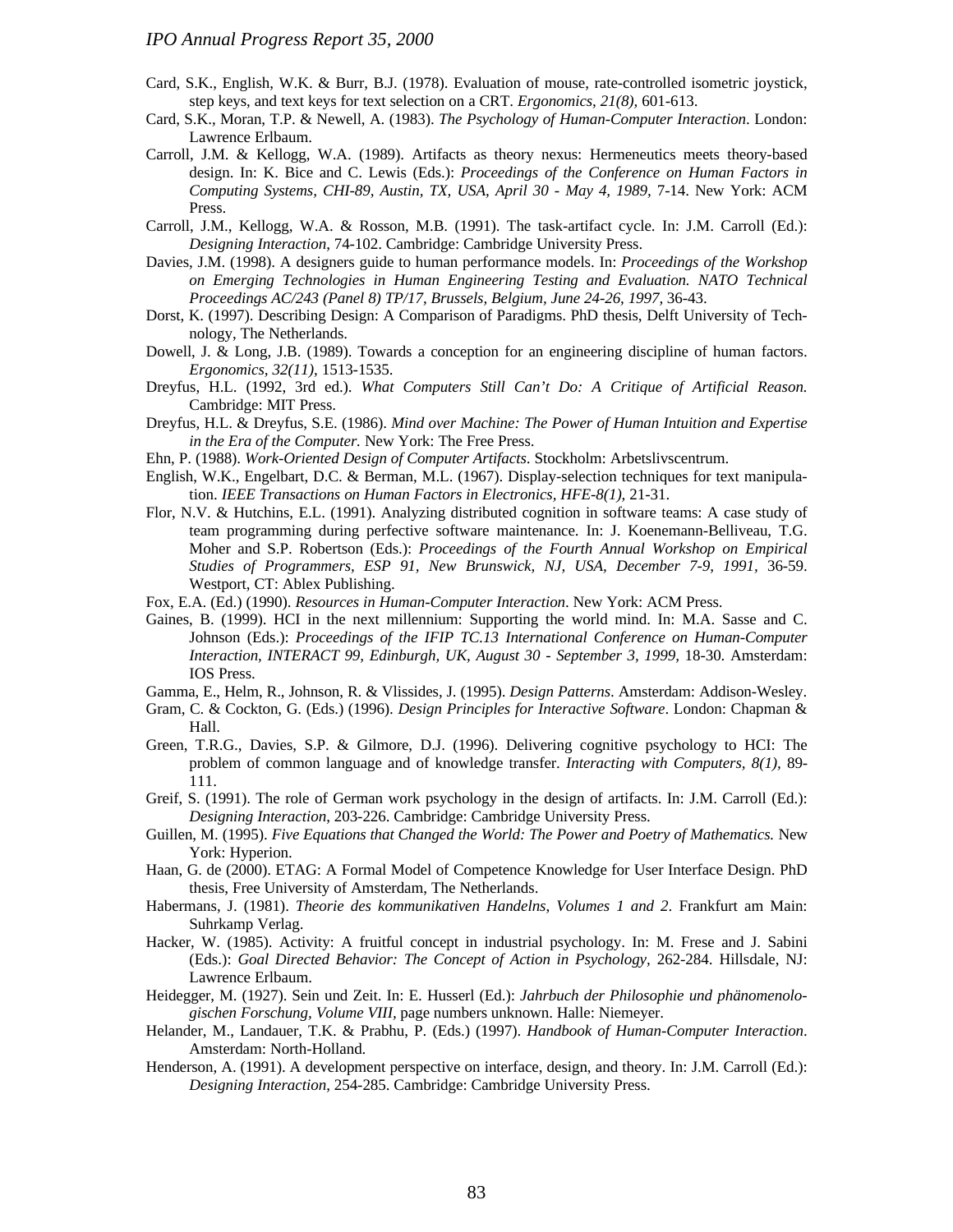Hix, D. & Hartson, R. (1993). *Developing User Interfaces*. Chichester: John Wiley & Sons.

Humphrey, W.S. (1990). *Managing the Software Process*. London: Addison-Wesley.

- Janssen, T.J.W.M. (1999). Computational Image Quality. PhD thesis, Eindhoven University of Technology, The Netherlands.
- Kamejima, K. (Ed.) (2000). *Proceedings of the 9th IEEE International Workshop on Robot and Human Interactive Communication, ROMAN 2000, Osaka, Japan, September 27-29, 2000*. Piscataway: IEEE Robotics and Automation Society.
- Kantowitz, B.H. & Sorkin, R.D. (1987). Allocation of functions. In: G. Salvendy (Ed.): *Handbook of Human Factors*, 355-369. Chichester: John Wiley & Sons.
- Kirakowski, J. & Corbett, M. (1990). *Effective Methodology for the Study of HCI.* Amsterdam: North-Holland.
- Klemm, F. (1970). *A History of Western Technology.* Cambridge, MA: MIT Press.
- Kuhn, T.S. (1959). The essential tension: Tradition and innovation in scientific research. In: C.W. Taylor (Ed.): *The Third University of Utah Research Conference on the Identification of Scientific Talent, Salt Lake City, UT, USA,* 162-174. Salt Lake City: University of Utah Press.
- Kuhn, T.S. (1962). *The Structure of Scientific Revolutions*. Chicago: University of Chicago Press.
- Kuhn, T.S. (1974). Second thoughts on paradigms. In: F. Suppe (Ed.): *The Structure of Scientific Theories*, 459-482. Champaign: University of Illinois Press.
- Kuutti, K. (1996). Activity theory as a potential framework for human-computer interaction research. In: B.A. Nardi (Ed.): *Context and Consciousness,* 17-44. London: MIT Press.
- Lakatos, I. (1978). *The Methodology of Scientific Research Programmes, Philosophical Papers, Volume 1.* (J. Worrall and G. Curry, Eds.). Cambridge: Cambridge University Press.
- Landauer, T.K. (1991). Let's get real: A position paper on the role of cognitive psychology in the design of humanly useful and usable systems. In: J.M. Carroll (Ed.): *Designing Interaction*, 60-73. Cambridge: Cambridge University Press.
- Landauer, T.K. (1997). Behavioral research methods in human-computer interaction. In: M. Helander, T.K. Landauer and P. Prabhu (Eds.): *Handbook of Human-Computer Interaction*, 203-227. Amsterdam: North-Holland.
- Lave, J. (1988). *Cognition in Practice: Mind, Mathematics and Culture in Everyday Life*. Cambridge: Cambridge University Press.
- Leont'ev, A.N. (1974). The problem of activity in psychology. *Soviet Psychology, 13(2),* 4-33.
- Levesque, H. (Ed.) (2001). *Proceedings of the 17th International Joint Conference on Artificial Intelligence, IJCAI-01, Seattle, WA, USA, August 4-10, 2001.* San Francisco: Morgan Kaufmann.
- Lewis, C. (1991). Inner and outer theory in human-computer interaction. In: J.M. Carroll (Ed.): *Designing Interaction*, 154-161. Cambridge: Cambridge University Press.
- Lim, K.Y. & Long, J.B. (1994). *The MUSE Method for Usability Engineering*. Cambridge: Cambridge University Press.
- Long, J.B. (1997). Specifying relations between research and the design of human-computer interactions. In: S. Howard, J. Hammond and G. Lindgaard (Eds.): *Proceedings of the IFIP TC.13 International Conference on Human-Computer Interaction, INTERACT 97, Sydney, Australia, July 14-18, 1997,* 188-195. London: Chapman & Hall.
- Long, J.B. (1999). Cognitive ergonomics lessons: Possible challenges for USI? *IPO Annual Progress Report, 34,* 24-36.
- Mayhew, D.J. (1992). *Principles and Guidelines in Software User Interface Design*. Englewood Cliffs: Prentice Hall.
- Merleau-Ponty, M. (1945). *Phénoménologie de la Perception*. Paris: Gallimard Press.
- Middlemass, J., Stork, A. & Long, J. (1999). Successful case study and partial validation of MUSE, a structured method for usability engineering. In: M.A. Sasse and C. Johnson (Eds.): *Proceedings of the IFIP TC.13 International Conference on Human-Computer Interaction, INTERACT 99, Edinburgh, UK, August 30 - September 3, 1999,* 399-407. Amsterdam: IOS Press.
- Monk, A. (Ed.) (1984). *Fundamentals of Human-Computer Interaction*. London: Academic Press.
- Monk, A. (1987). Empirical evaluation of user interfaces. In: R.M. Baecker and W.A.S. Buxton (Eds.): *Readings in Human-Computer Interaction: A Multidisciplinary Approach*, 135-137. San Mateo: Morgan Kaufmann.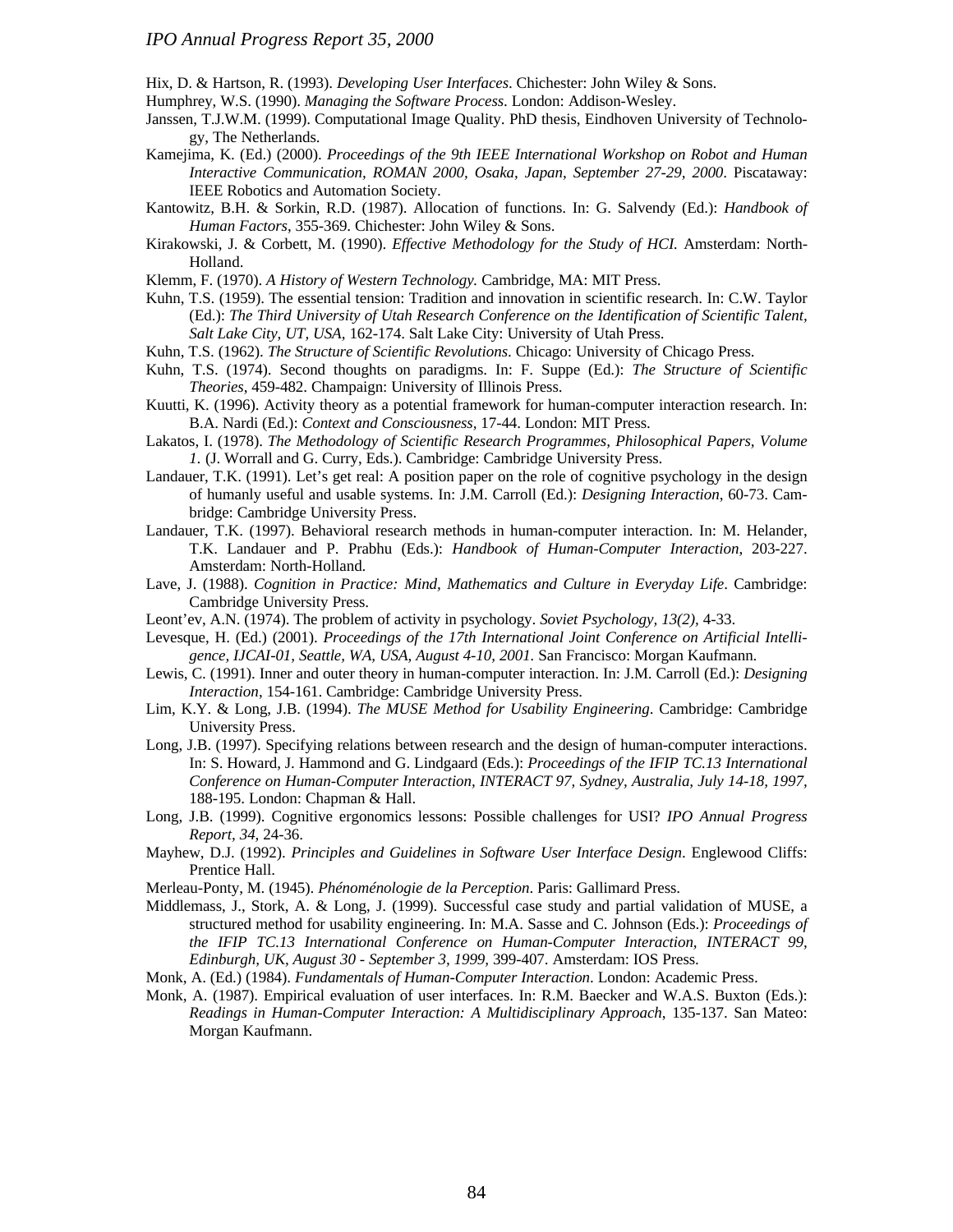Myers, B.A. (1998). A brief history of human-computer interaction technology. *Interactions, 5(2),* 44-54.

- Myers, B.A., Hollan, J. & Cruz, I. *et al.* (1996). Strategic directions in human-computer interaction. *ACM Computing Surveys, 28(4),* 794-809.
- Nardi, B.A. (1996). Studying context: A comparison of activity theory, situated action model, and distributed cognition. In: B.A. Nardi (Ed.): *Context and Consciousness: Activity Theory and Human-Computer Interaction,* 67-102. Cambridge, MA: MIT Press.
- Neisser, U. (1976). *Cognition and Reality: Principles and Implications of Cognitive Psychology*. San Francisco: W.H. Freeman.
- Nickerson, R.S. & Landauer, T.K. (1997). Human-computer interaction: Background and issues. In: M. Helander, T.K. Landauer and P. Prabhu (Eds.): *Handbook of Human-Computer Interaction*, 3-31. Amsterdam: North-Holland.
- Paternò, F. (1999). *Model-Based Design and Evaluation of Interactive Applications*. Berlin: Springer-Verlag.
- Popper, K.R. (1963). *Conjectures and Refutations*. London: Routledge.
- Pylyshyn, Z. (1991). Some remarks on the theory-practice gap. In: J.M. Carroll (Ed.): *Designing Interaction*, 39-49. Cambridge: Cambridge University Press.
- Rauterberg, M. (1995). Usability evaluation: An empirical validation of different measures to quantify interface attributes. In: T. Sheridan (Ed.): *Analysis, Design and Evaluation of Man-Machine Systems*, *Volume 2*, 467-472. Oxford: Pergamon Press.
- Rauterberg, M. & Szabo, K. (1995). A design concept for N-dimensional user interfaces. *Proceedings of the 4th International Conference on Interface to Real & Virtual Worlds, Montpellier, France, June 26-30, 1995,* 467-477. Paris: EC 2 & Cie.
- Rauterberg, M., Mauch, T. & Stebler, R. (1996). The digital playing desk: A case study for augmented reality. In: K. Tanie (Ed.): *Proceedings of the 5th IEEE International Workshop on Robot and Human Communication, ROMAN 96, Tsukuba, Japan, November 11-14, 1996,* 410-415. Piscataway: Institute of Electrical and Electronics Engineers.
- Reymen, I.M.M.J. (2001). Improving Design Processes Through Structured Reflection: A Domain-Independent Approach. PhD thesis, Eindhoven University of Technology, The Netherlands.
- Rothenberg, A. (1979). *The Emerging Goddess: The Creative Process in Art, Science, and Other Fields*. Chicago: University of Chicago Press.
- Sackman, H. (1970). *Man-Computer Problem Solving: Experimental Evaluation of Time-Sharing and Batch Processing*. Princeton: Auerbach.
- Sarris, V. (1990). *Methodologische Grundlagen der Experimentalpsychologie 1. Erkenntnisgewinnung und Methode.* München: Reinhardt.
- Schön, D.A. (1983). *The Reflective Practitioner: How Professionals Think in Action*. New York: Basic Books.
- Shneiderman, B. (1987). *Designing the User Interface: Strategies for Effective Human-Computer Interaction.* Reading, MA: Addison-Wesley.
- Simon, H.A. (1969). *The Sciences of the Artificial.* Cambridge, MA: MIT Press.
- Smith, D.C., Irby, C., Kimball, R. & Verplank, B. (1982). Designing the Star user interface. *Byte Magazine, 7(4),* 242-282.
- Suchman, L.A. (1987). *Plans and Situated Actions: The Problem of Human-Machine Communication.* Cambridge: Cambridge University Press.
- Taatgen, N. & Aasman, J. (Eds.) (2000). *Proceedings of the 3rd International Conference on Cognitive Modelling, ICCM 2000, Groningen, The Netherlands, March 23-25, 2000.* Groningen: Groningen University Press.
- Tognazzini, B. (1992). *TOG on Interface*. Reading, MA: Addison-Wesley.
- Turner, T., Szwillus, G., Czerwinski, M. & Paternò, F. (Eds.) (2000). *Proceedings of the Conference on Human Factors in Computing Systems, CHI 2000, The Hague, The Netherlands, April 1-6, 2000.* New York: ACM Press.
- Underwood, G. (Ed.) (1996). *Implicit Cognition*. Oxford: Oxford University Press.
- Varela, F.J., Thompson, E. & Rosch, E. (1991). *The Embodied Mind: Cognitive Science and Human Experience*. Cambridge, MA: MIT Press.